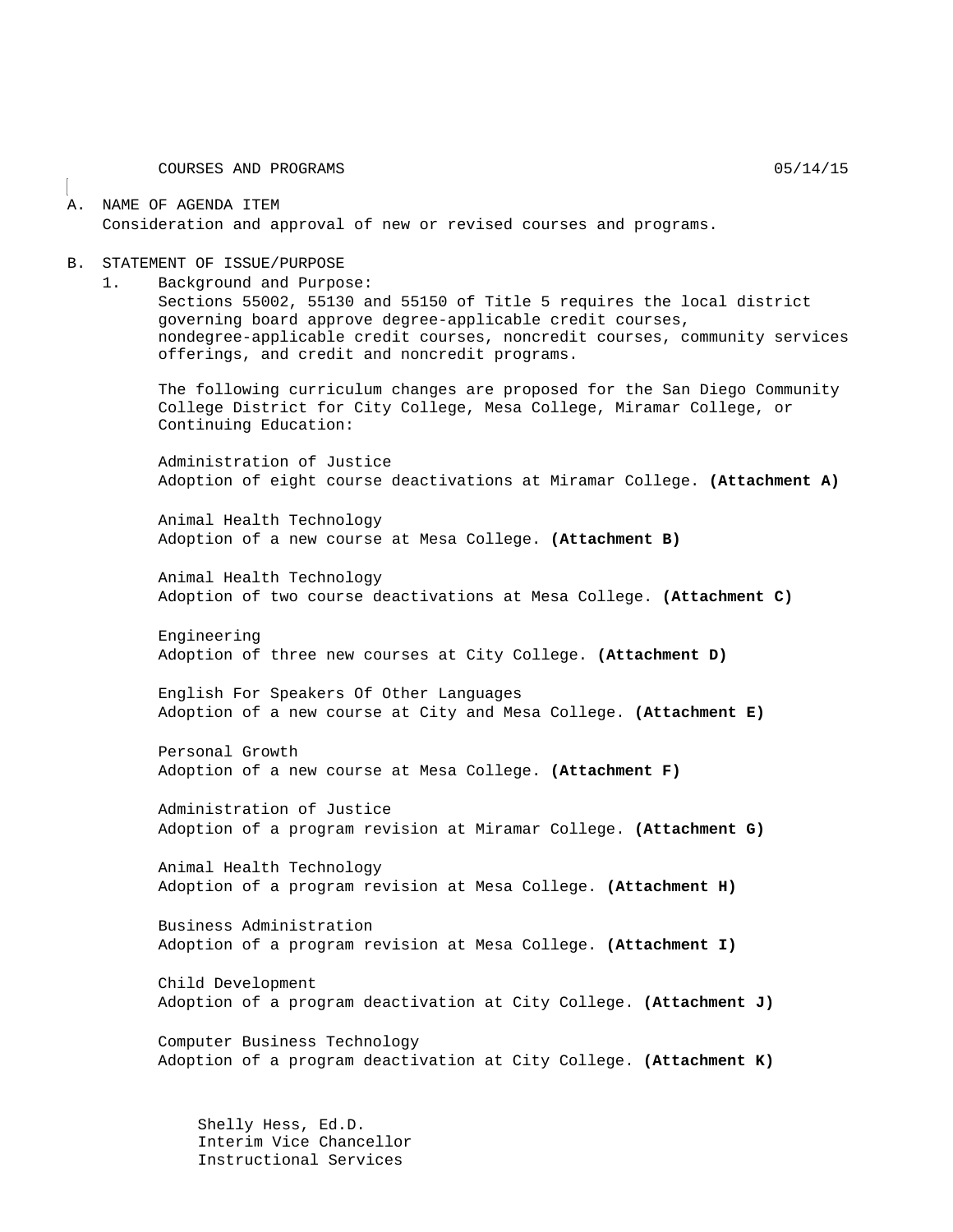COURSES AND PROGRAMS  $05/14/15$ 

B. STATEMENT OF ISSUE/PURPOSE (continued) 1. Background and Purpose: (continued) English Adoption of a new program at City College. **(Attachment L)** Interdisciplinary Studies Adoption of a program revision at Miramar College. **(Attachment M)** Journalism Adoption of a program deactivation at Mesa College. **(Attachment N)** Liberal Arts Adoption of a program revision at City College. **(Attachment O)** Liberal Arts Adoption of a program revision at Mesa College. **(Attachment P)** Liberal Arts and Sciences Adoption of a program revision at City College. **(Attachment Q)** Machine Technology Adoption of a new program at City College. **(Attachment R)** Multimedia Adoption of a new program at Mesa College. **(Attachment S)** Physical Science Adoption of a program deactivation at Miramar College. **(Attachment T)** Physical Sciences Adoption of a program deactivation at Mesa College. **(Attachment U)** Psychology Adoption of a program deactivation at City College. **(Attachment V)** Visual and Performing Arts Adoption of a program revision at City College. **(Attachment W)** 2. Cost and Funding There is no additional cost to the District.

#### C. PROPOSAL

The Board of Trustees hereby grants authority to take the action outlined in Part A.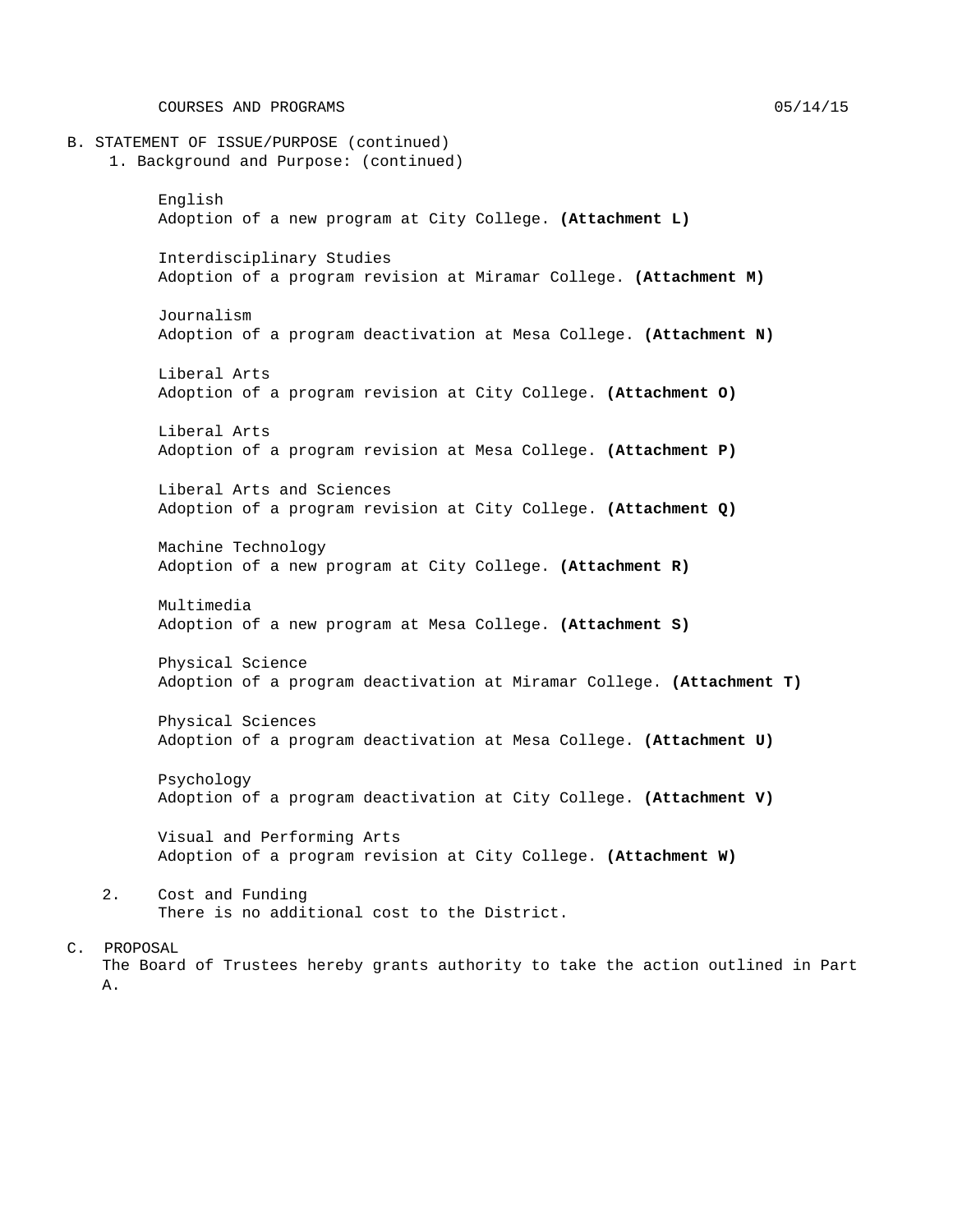Adoption of eight course deactivations at Miramar College.

Proposed course deactivations at Miramar College:

#### **129A Firearms I**

**48 - 54 hours lab, 1 units Grade Only**

*Advisory:* English 47A or English 48 and English 49, each with a grade of "C" or better, or equivalent or Assessment Skill Levels R5 and W5.

*Limitation on Enrollment:* This course is not open to students with previous credit for Administration of Justice 149, Administration of Justice 149A or Criminal Justice122A. This course provides introductory-level skills and practice in the use, handling, and care of firearms including the pistol and shotgun. Students must meet all applicable firing range safety requirements in order to participate in live fire activities. This course is intended for students majoring in Administration of Justice or those interested in firearms safety. (FT) Associate Degree Credit & transfer to CSU.

#### **129B Firearms II**

#### **48 - 54 hours lab, 1 units Grade Only**

*Advisory:* English 47A or English 48 and English 49, each with a grade of "C" or better, or equivalent or Assessment Skill Levels R5 and W5; Administration of Justice 129A with a grade of "C" or better, or equivalent. This course provides introductory-level students with beginning-level skills and practice in the use, handling, and care of firearms including the pistol and shotgun. Students develop basic techniques and skills from the introductory course to improve marksmanship. Other topics include specific types of firearms used in law enforcement; restrictions; safety precautions; and cleaning and transportation of firearms. Students must meet all applicable firing range safety requirements in order to participate in live fire activities. This course is intended for students majoring in Administration of Justice or those interested in firearms safety. (FT) Associate Degree Credit & transfer to CSU.

#### **129C Firearms III**

**48 - 54 hours lab, 1 units Grade Only**

*Advisory:* English 47A or English 48 and English 49, each with a grade of "C" or better, or equivalent or Assessment Skill Levels R5 and W5; Administration of Justice 129B with a grade of "C" or better, or equivalent. This course provides beginning-level students with intermediate-level skills and practice in the use, handling, and care of firearms including the pistol and shotgun. Students further develop basic techniques and skills from the beginning course to improve marksmanship and rate of fire. Students also learn to evaluate their shooting technique and effectiveness. Other topics include legal and moral issues related to firearm use and expanded knowledge and skills in the safe use, cleaning, and transportation of firearms and ammunition. Students must meet all applicable firing range safety requirements in order to participate in live fire activities. This course is intended for students majoring in Administration of Justice or those interested in firearms safety. (FT) Associate Degree Credit & transfer to CSU.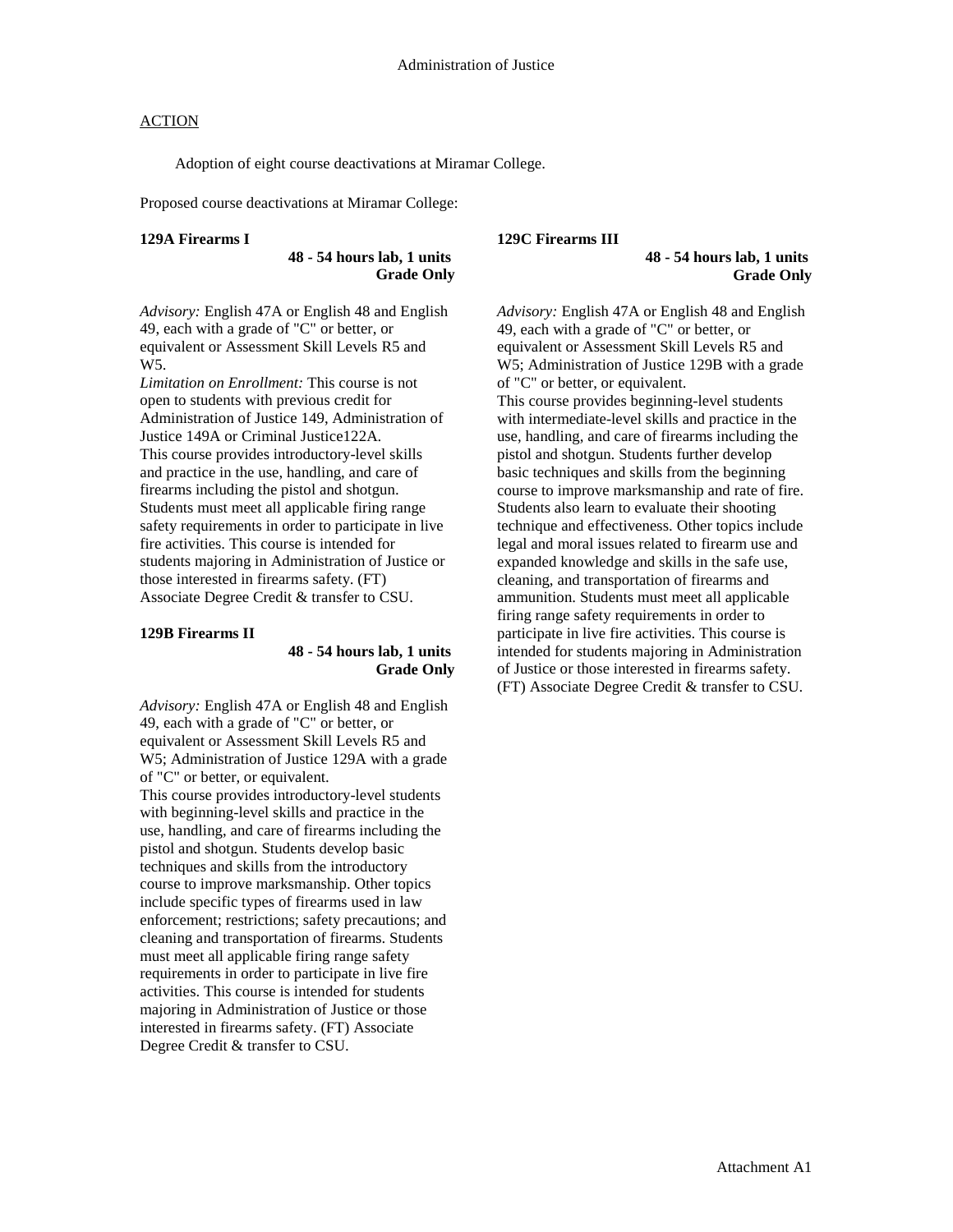#### **129D Firearms IV**

#### **48 - 54 hours lab, 1 units Grade Only**

*Advisory:* English 47A or English 48 and English 49, each with a grade of "C" or better, or equivalent or Assessment Skill Levels R5 and W5; Administration of Justice 129C with a grade of "C" or better, or equivalent. This course provides intermediate-level students with advanced-level skills and practice in the use, handling, and care of firearms including the pistol and shotgun. Students integrate the knowledge, techniques, and skills from the intermediate course to select and safely use appropriate firearms for a given law enforcement situation. Other topics include moral aspects, legal provisions, and civil liability related to firearm use. Students must meet all applicable firing range safety requirements in order to participate in live fire activities. This course is intended for students majoring in Administration of Justice or those interested in firearms safety. (FT) Associate Degree Credit & transfer to CSU.

#### **181 Vice and Organized Crime 48 - 54 hours lecture, 3 units Grade Only**

*Advisory:* English 47A or English 48 and English 49, each with a grade of "C" or better, or equivalent or Assessment Skill Levels R5 and W5.

*Limitation on Enrollment:* This course is not open to students with previous credit for Administration of Justice 265.

This course is an introduction to the symptoms and enforcement of organized crime. Topics include the legal system's role in investigating and prosecuting organized crime; the legal and moral issues involved with various vice crimes; techniques employed to investigate white-collar crimes; and national terrorist activities. This course is intended for students majoring in Administration of Justice or anyone interested in organized crime enforcement. (FT) Associate Degree Credit & transfer to CSU.

#### **350A Weapons and Safety Training for Probation Officers 120 - 135 hours lab, 2.5 units Grade Only**

*Prerequisite:* Administration of Justice 357A with a grade of "C" or better, or equivalent. *Limitation on Enrollment:* This course is not open to students with previous credit for Administration of Justice 350. This course provides weapons and safety training for armed Probation staff personnel assigned to special operations, intensive supervision, or home supervision. Students must have successfully completed a P.O.S.T. approved Penal Code (P.C.) Laws of Arrest course prior to enrollment. Subjects include legal update liability, shooting skills, deadly force, survival skills, and chemical agents. Students who successfully complete the course satisfy the firearms requirement for peace officers pursuant to Penal Code section 832. This course is intended for practicing Probation staff. (FT) Associate Degree Credit only and not Transferable

#### **392A Special Topics in Instructor Development: Defensive Tactics Instructor 80 – 90 hours lab, 1.5 units Grade Only**

*Prerequisite:* Administration of Justice 323 with a grade of "C" or better, or equivalent S.T.C. Certified Correctional Officer Core Course Academy or Administration of Justice 384 with a grade of "C" or better, or equivalent Basic P.O.S.T. Certified Academy or Administration of Justice 385 with a grade of "C" or better, or equivalent military law enforcement specialist training program. This course is designed for peace officers, correctional personnel, and military law enforcement personnel seeking certification as instructors in a law enforcement-related subject area. Instructional theory, principles, and techniques are taught from a variety of different focus areas that may vary from term to term. Focus areas may include defensive tactics instruction, field training officer instruction, firearms instruction, police baton instruction, non-lethal chemical agents instruction, or emergency vehicle instruction, among others. Focus areas are listed in the class schedule and student transcripts. (FT) Associate Degree Credit only and not Transferable.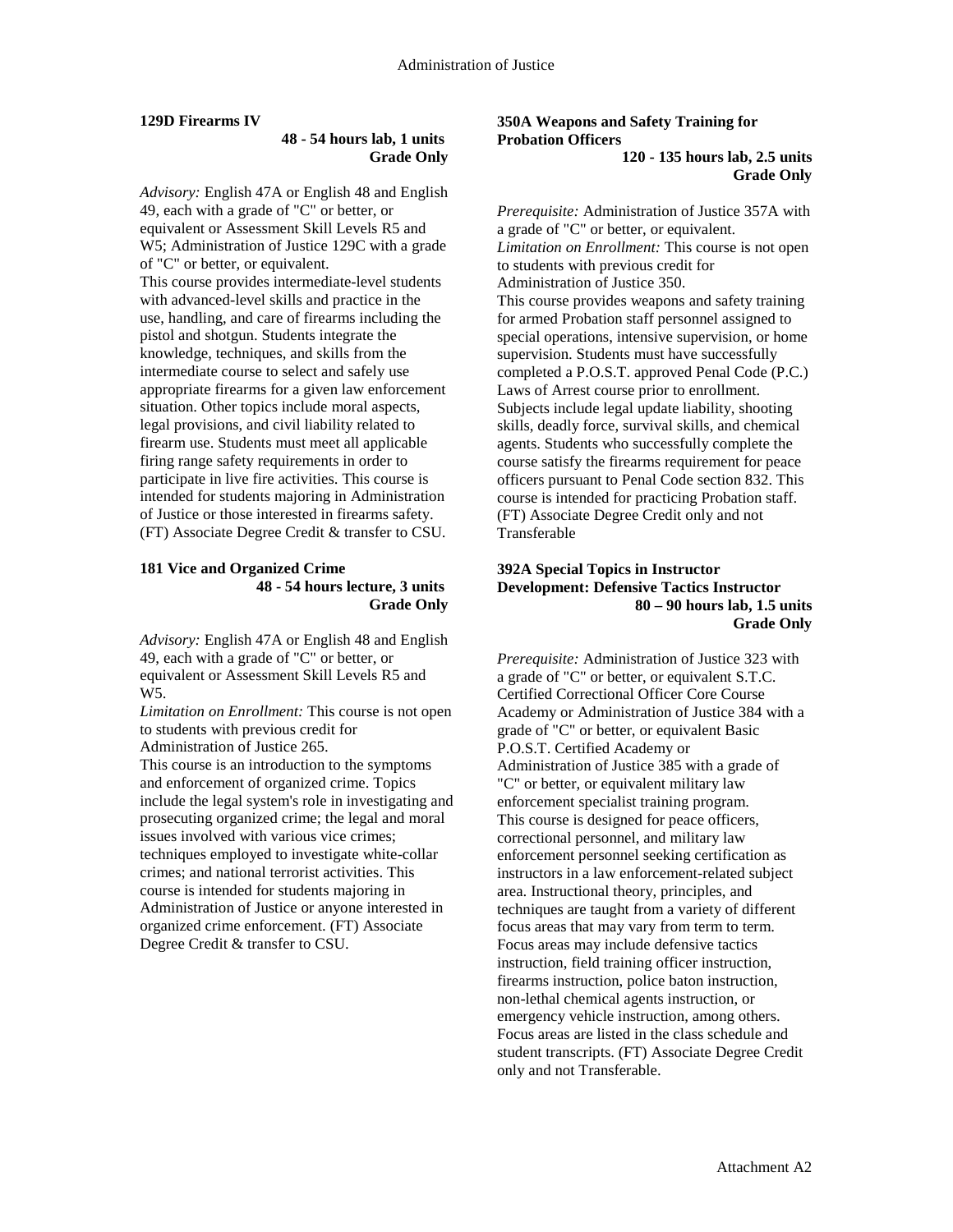#### **392B Special Topics in Instructor Development: Classroom Presentation 0.01 – 1 hours lecture, 7 - 15 hours lab, 0.2 units Grade Only**

*Prerequisite:* Administration of Justice 323 with a grade of "C" or better, or equivalent S.T.C. Certified Correctional Officer Core Course Academy. or Administration of Justice 384 with a grade of "C" or better, or equivalent Basic P.O.S.T. Certified Academy. or Administration of Justice 385 with a grade of "C" or better, or equivalent military law enforcement specialist training program. This course is designed for peace officers, correctional personnel, and military law enforcement personnel seeking certification as an instructor in a law enforcement-related subject area. Instructional theory, principles, and techniques are taught from a variety of different focus areas that may vary from term to term. Focus areas may include defensive tactics instruction, field training officer instruction, firearms instruction, police baton instruction, nonlethal chemical agents instruction, or emergency vehicle instruction, among others. Focus areas are listed in the class schedule and student transcripts. (FT) Associate Degree Credit only and not Transferable.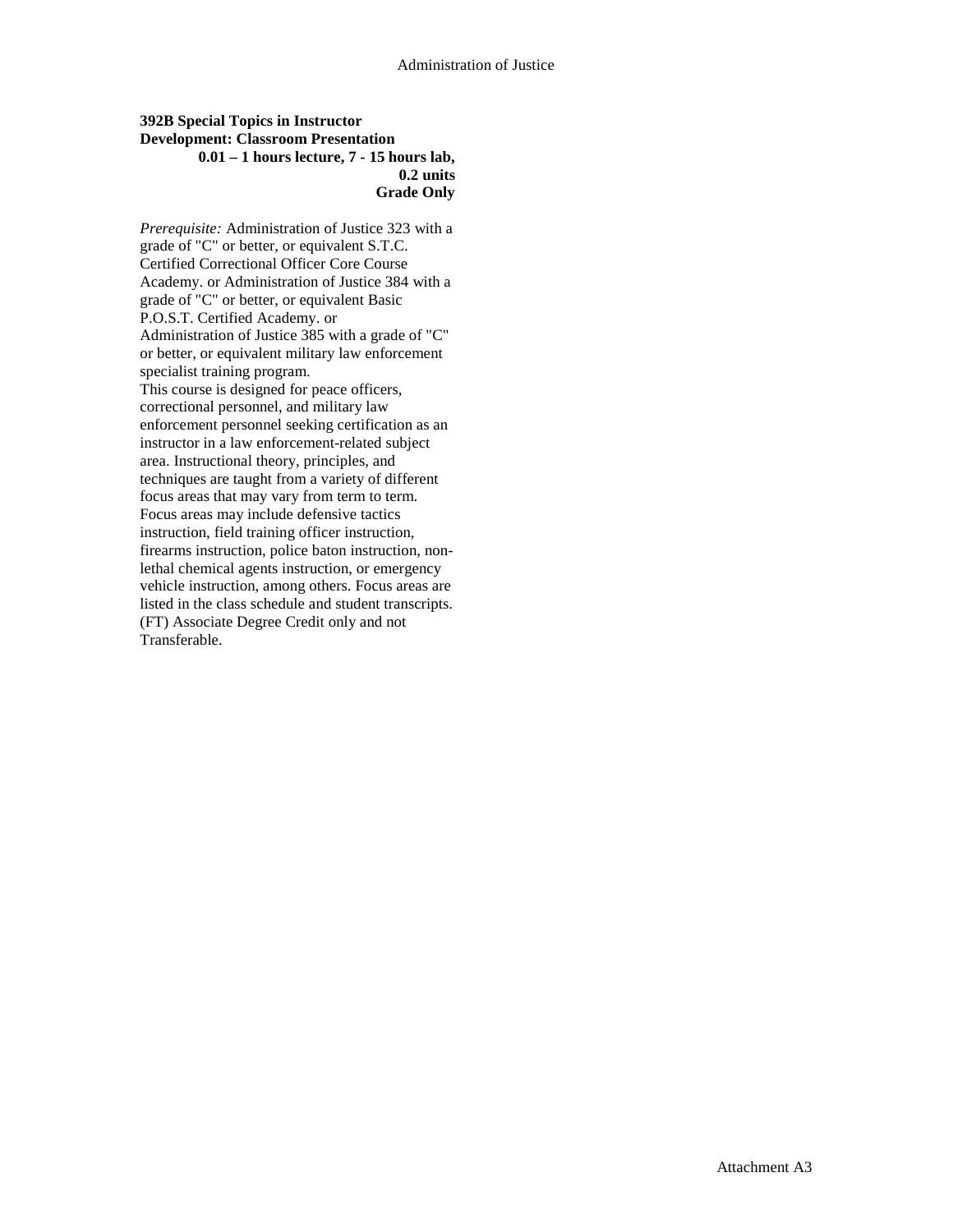Adoption of a new course at Mesa College.

Proposed new course at Mesa College:

#### **140 Veterinary Microbiology and Immunology**

**32 - 36 hours lecture, 2 units Grade Only**

*Prerequisite:* Animal Health Technology 125 with a grade of "C" or better, or equivalent. *Corequisite:* Animal Health Technology 125L and Animal Health Technology 205. *Limitation on Enrollment:* Special Admission must be admitted to program. This course covers the fundamentals of veterinary microbiology and immunology. This includes the taxonomy, structure, physiology, reproduction, growth, and diversity of microorganisms of importance in the veterinary field. Also covered are the basic techniques for culturing, staining, identifying, and controlling the various micro-organisms found in this field. Appropriate veterinary terminology is included. This course is for students enrolled in the Animal Health Technology program. (FT) Associate Degree Credit & transfer to CSU.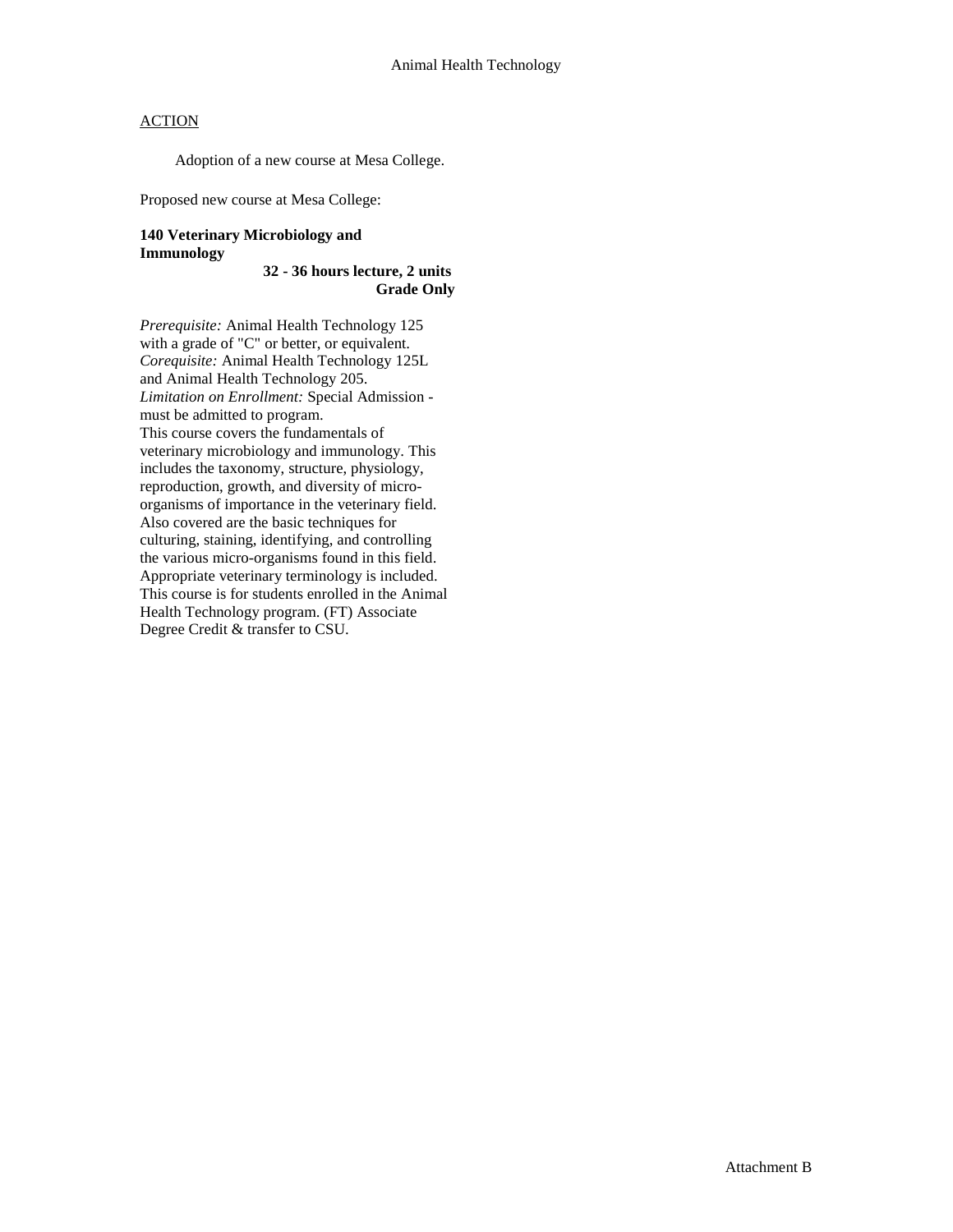Adoption of two course deactivations at Mesa College.

Proposed course deactivations at Mesa College:

#### **235A Directed Clinical Practice 150 - hours other, 2 units Grade Only**

*Prerequisite:* Animal Health Technology 105, Animal Health Technology 105L, Animal Health Technology 115, Animal Health Technology 125, Animal Health Technology 125L, Animal Health Technology 145, Animal Health Technology 145L and Animal Health Technology 205, each with a grade of "C" or better, or equivalent.

*Limitation on Enrollment:* Special Admission must be admitted to program. This course is not open to students with previous credit for Animal Health Technology 235.

This course provides Animal Health Technology students with workplace experience in an affiliated veterinary or research institution. Students are assigned entry level and general duties, such as caring for hospitalized patients, handling and restraint, assisting in the reception and exam rooms, conducting basic laboratory procedures, and administering medications. Students work with a supervisor toward mastering the "essential" and "recommended" skills as delineated by the American Veterinary Medical Association's and the Registered Veterinary Technician Exam Committee's Knowledge, Skills and Abilities Tasks List. These skills are listed on a separate Directed Clinical Practice Task List. Clinical work is coordinated by a member of the college staff. (FT) Associate Degree Credit & transfer to CSU.

#### **235B Advanced Directed Clinical Practice 150 - hours other, 2 units Grade Only**

*Prerequisite:* Animal Health Technology 225 and Animal Health Technology 235A, each with a grade of "C" or better, or equivalent. *Corequisite: Completion of or concurrent enrollment in* Animal Health Technology 215 and Animal Health Technology 215L, each with a grade of "C" or better, or equivalent. *Limitation on Enrollment:* Special Admission must be admitted to program. This course is not open to students with previous credit for Animal Health Technology 235. This course is provides Animal Health Technology students with advanced workplace experience in an affiliated veterinary or research institution. Students are assigned general and advanced tasks, such as assisting in surgery, monitoring anesthesia and recovery, cleaning wounds and ears, applying splints or bandages, dispensing prescriptions, performing dental prophylaxis, and conducting client education. Students work independently under the direction of a supervisor toward mastering the "essential" and "recommended" skills as delineated by the American Veterinary Medical Association's and the Registered Veterinary Technician Exam Committee's Knowledge, Skills and Abilities Tasks List. These skills are listed on a separate Directed Clinical Practice Task List. Clinical work is coordinated by a member of the college staff. (FT) Associate Degree Credit & transfer to CSU.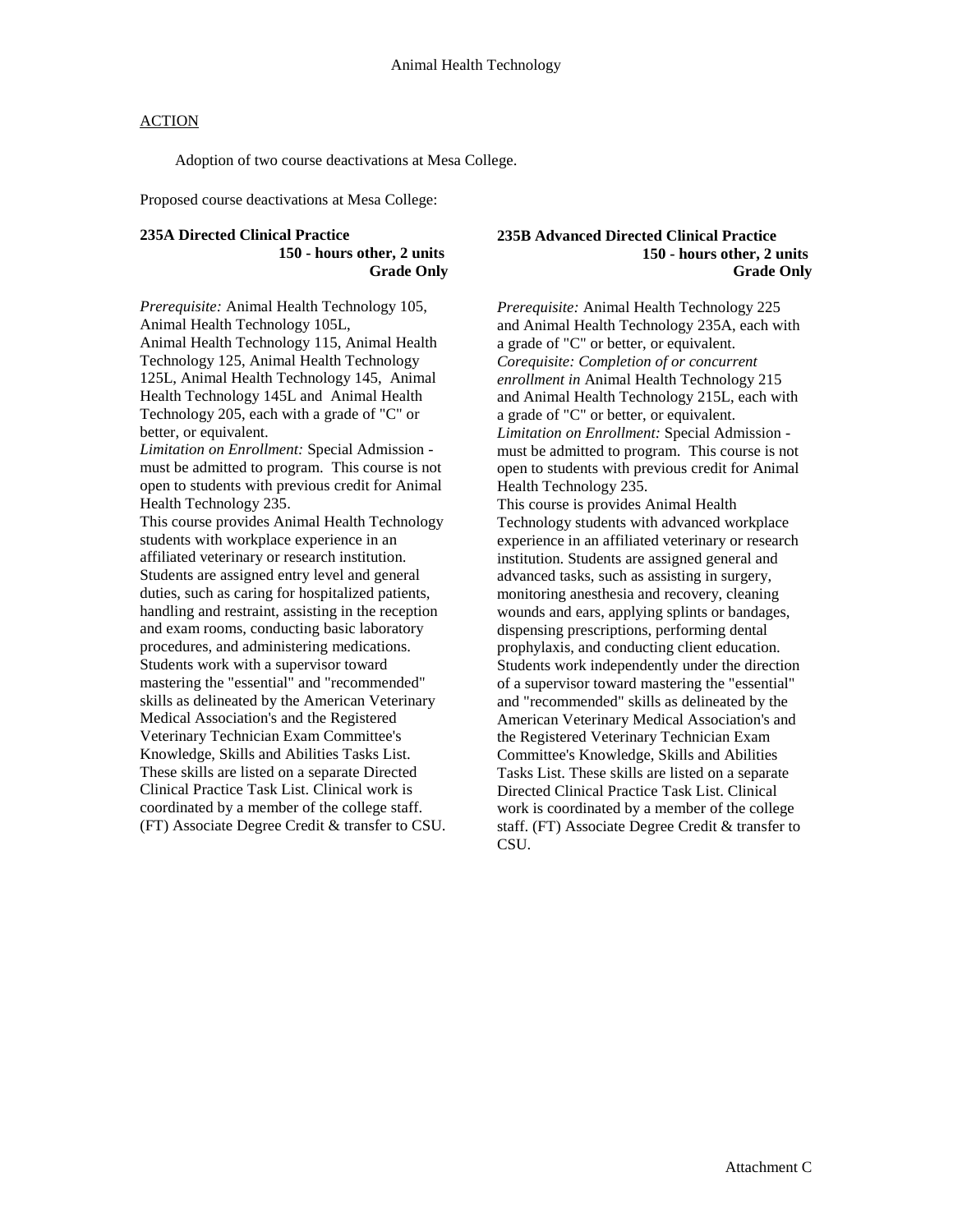Adoption of three new courses at City College.

Proposed new courses at City College:

#### **50D Advanced Robotics Team Project Design 16 - 18 hours lecture, 24 - 27 hours lab, 1.5 units Pass/No Pass**

*Advisory:* Engineering 50A with a grade of "C" or better, or equivalent.

This advanced course addresses the knowledge, skills and activities needed to organize, promote, and manage the design phase of a robotics competition team. Evaluation of research is used to develop an improved design using state-of-theart computer software that supports the engineering disciplines of mechanical, electrical, computer programming, web design, and technical writing. This course is intended for advanced students with an interest in robotics who need to gain experience as managers of an engineering design team. (FT) Associate Degree Credit only and not Transferable.

## **50E Advanced Robotics Team Project Construction**

**16 - 18 hours lecture, 24 - 27 hours lab, 1.5 units Pass/No Pass**

*Advisory:* Engineering 50B with a grade of "C" or better, or equivalent.

This advanced course addresses the knowledge, skills and activities needed to organize, promote, and manage the construction phase of a robotics competition team. Students supervise the construction of electrical, mechanical, and computer systems for an autonomous robot using state-of-the-art computer software that supports the engineering disciplines of mechanical, electrical, computer programming, web design, and technical writing. This course is intended for advanced students with an interest in robotics who need to gain experience as supervisors of an engineering team constructing a new design. (FT) Associate Degree Credit only and not Transferable.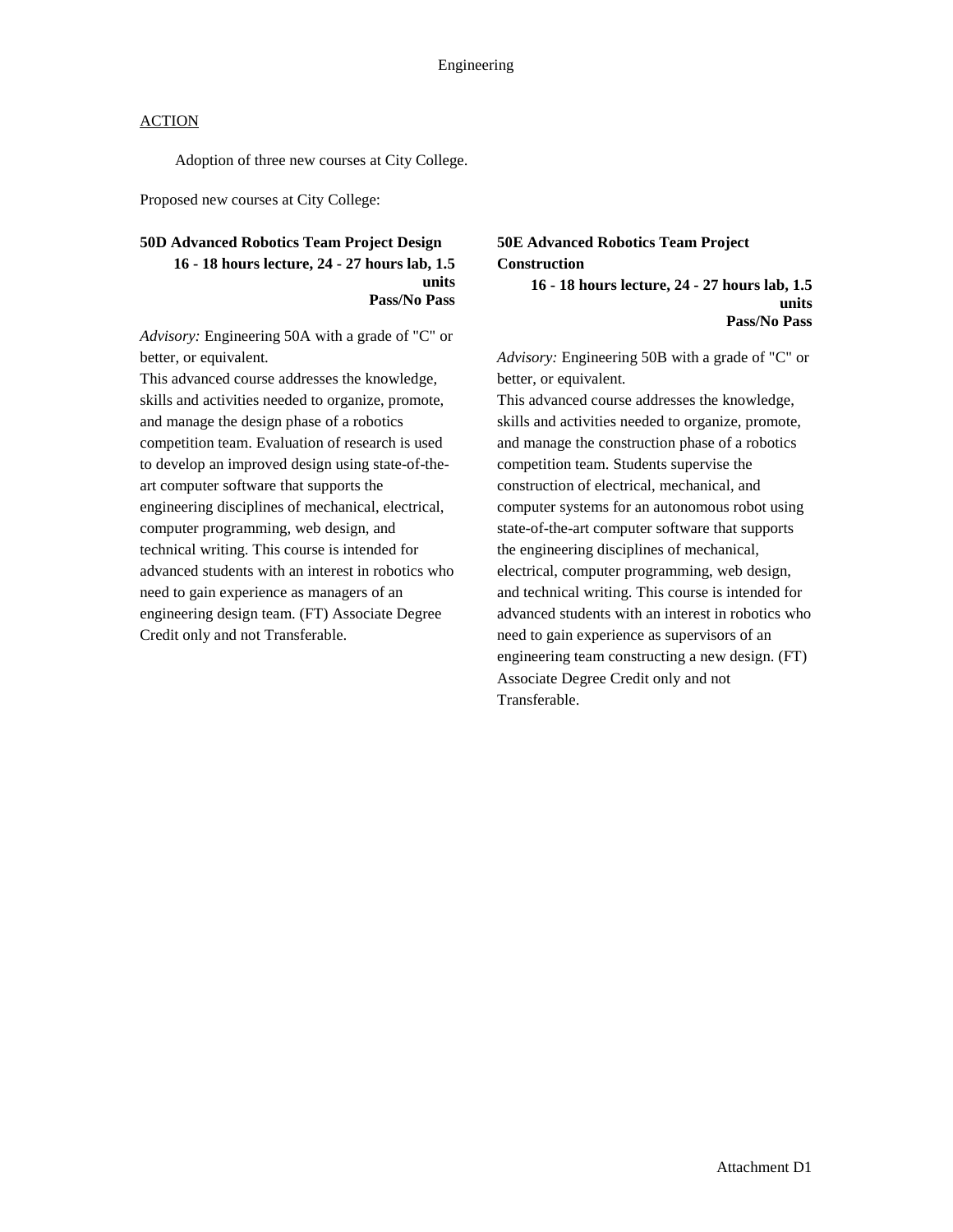### **50F Advanced Robotics Team Project Testing and Deployment**

### **16 - 18 hours lecture, 24 - 27 hours lab, 1.5 units Pass/No Pass**

*Advisory:* Engineering 50C with a grade of "C" or better, or equivalent.

This advanced course addresses the knowledge, skills and activities needed to manage the testing and deployment phases of a robotics design for competition. Students manage the testing and deployment of an autonomous robot using stateof-the-art computer software supporting the engineering disciplines of mechanical, electrical, computer programming, web design, and technical writing. This course is intended for advanced students with an interest in robotics who need to gain experience as members of an engineering team testing and deploying a new design. (FT) Associate Degree Credit only and not Transferable.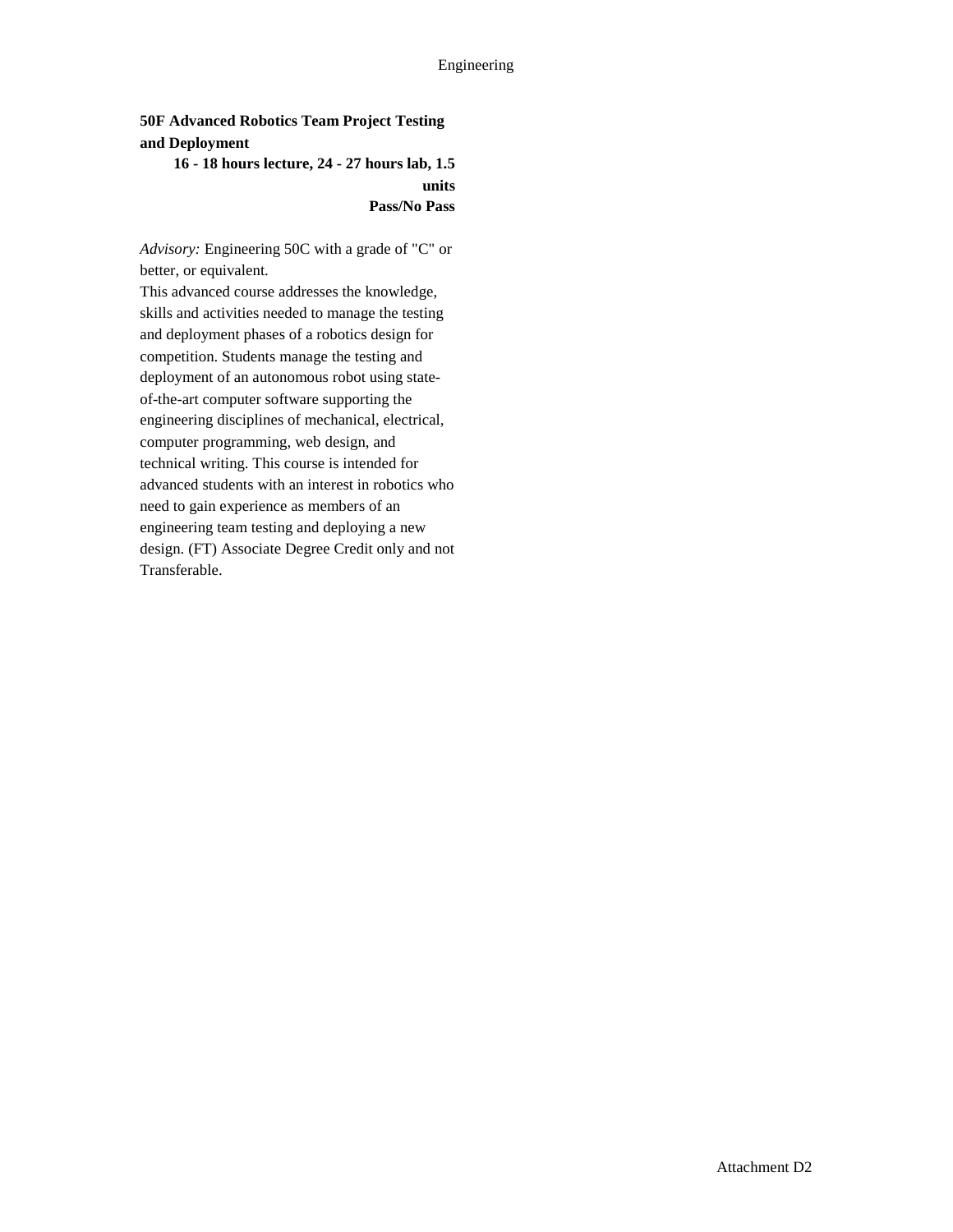Adoption of a new course at City and Mesa College.

Proposed new course at City and Mesa College:

## **45 Accelerated Reading, Writing, and Grammar for Non-Native Speakers of English 144 - 162 hours lecture, 9 units Letter Grade or Pass/No Pass Option**

*Prerequisite:* English for Speakers of Other Languages 30 with a grade of "C" or better, or equivalent or Assessment Skill Level L40 and English for Speakers of Other Languages 31 with a grade of "C" or better, or equivalent or Assessment Skill Level L40. *Corequisite: Completion of or concurrent enrollment in* English for Speakers of Other Languages 32 with a grade of "C" or better, or equivalent or Assessment Skill Level L40. Students who met the prerequisite by completion of English for Speakers of Other Languages 30 and English for Speakers of Other Languages 31 must complete English for Speakers of Other Languages 32 or be concurrently enrolled in English for Speakers of Other Languages 32. *Limitation on Enrollment:* Course not open to students with a C or better: English 48, English 49, English 47A, or English for Speakers of Other Languages 40.

This course is intended for non-native speakers of English who require minimal preparation to read, write, and analyze texts at the transfer level. In this course, students read and analyze a variety of texts of a thematic perspective at an accelerated pace. Students develop arguments and strengthen critical thinking, reading, organizing, and writing skills by responding through discussion and writing essays and other types of texts that have complexity of expression and illustrate evidence of critical reasoning. Emphasis is placed on understanding cultural references, idiomatic language, and expectations of American academic culture which may be unfamiliar to non-native speakers of English. Additional emphasis includes understanding and producing advanced

grammatical structures and academic vocabulary. (FT) Not applicable to the Associate Degree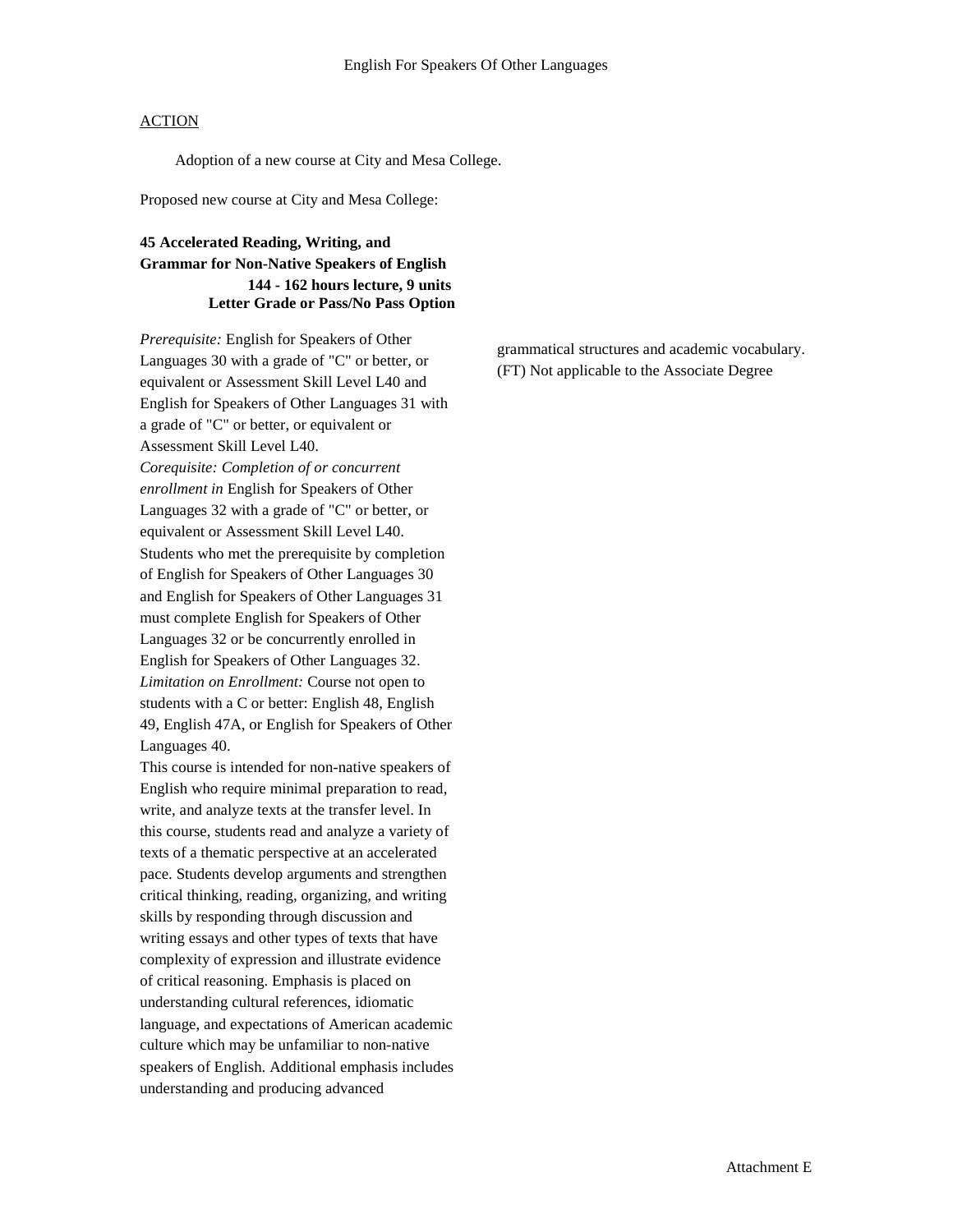Adoption of a new course at Mesa College.

Proposed new course at Mesa College:

#### **110 Introduction to College 24 - 27 hours lecture, 1.5 units Letter Grade or Pass/No Pass Option**

*Advisory:* English 42 and English 43, each with a grade of "C" or better, or equivalent or Assessment Skill Levels W4 or *Advisory: Concurrent enrollment in* English 47A with a grade of "C" or better, or equivalent or Assessment Skill Levels R5 and W5. This course introduces the knowledge and skills necessary to survive and thrive during the first year in college. Students examine higher education structures, the opportunities and resources available, and the requirements to successfully complete a certificate, degree and transfer. Emphasis is placed on the transition to college learning and college life, self-reflection and self-advocacy, goal setting, academic policies, major selection and educational planning. Students develop and apply critical analysis skills, information literacy, and successful attitudes and behaviors in joining a college community. This course is intended for first time and re-entry college students. (FT) Associate Degree Credit & transfer to CSU.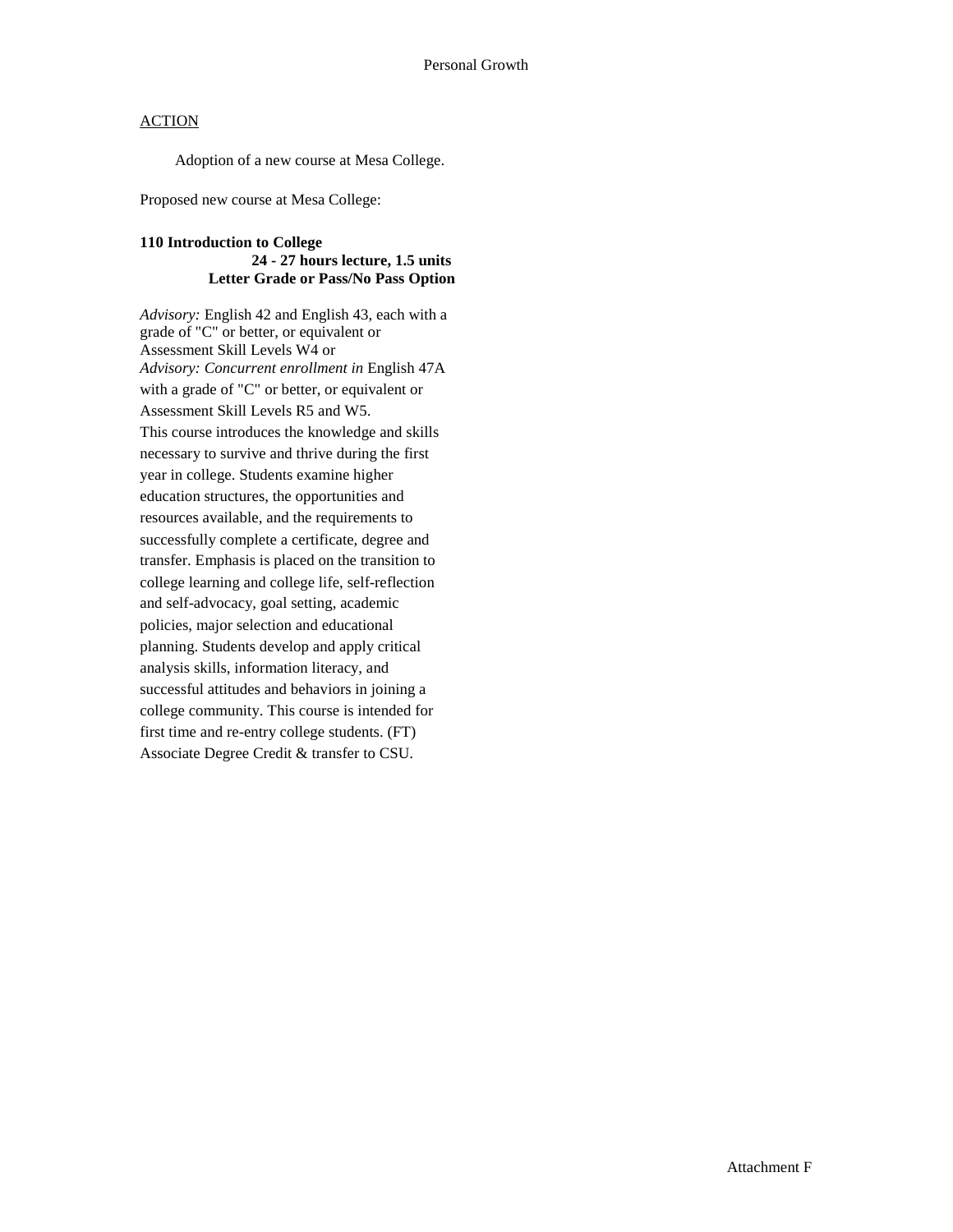Adoption of a program revision at Miramar College.

Proposed program revisions at Miramar College:

# **Certificate of Achievement Contemporary Police Technologies**

| <b>Courses Required for the Major:</b>       | <b>Units</b> |
|----------------------------------------------|--------------|
| ADJU 381 P.O.S.T. Certified Regional Academy |              |
|                                              |              |
| ADJU 382 P.O.S.T. Certified Regional Academy |              |
|                                              |              |
| ADJU 383 P.O.S.T. Certified Regional Academy |              |
|                                              |              |
| ADJU 384 P.O.S.T. Certified Regional Academy |              |
|                                              |              |
|                                              |              |

| Select nine units from the following: Units |  |
|---------------------------------------------|--|
| ADJU 160 Criminal Law II or 3               |  |
| ADJU 161 Juvenile Procedures or 3           |  |
| ADJU 180 Drug Abuse and Law                 |  |
|                                             |  |
| ADJU 181 Vice and Organized Crime or 3      |  |
| ADJU 182 Street Gangs and Law               |  |
|                                             |  |
| ADJU 201 California Criminal Procedure or3  |  |
| ADJU 210 Rules of Evidence or 3             |  |
| ADJU 230 Constitutional Law I 3             |  |
|                                             |  |

**Total Units = 28.5 34.5**

# **Associate of Science Degree Contemporary Police Technologies**

| <b>Courses Required for the Major:</b>       | <b>Units</b> |
|----------------------------------------------|--------------|
| ADJU 381 P.O.S.T. Certified Regional Academy |              |
|                                              |              |
| ADJU 382 P.O.S.T. Certified Regional Academy |              |
|                                              |              |
| ADJU 383 P.O.S.T. Certified Regional Academy |              |
|                                              |              |
| ADJU 384 P.O.S.T. Certified Regional Academy |              |
|                                              |              |
|                                              |              |
| Select nine units from the following: Units  |              |
|                                              |              |
| ADJU 161 Juvenile Procedures or 3            |              |
| ADJU 180 Drug Abuse and Law                  |              |
|                                              |              |
|                                              |              |
| ADJU 181 Vice and Organized Crime or 3       |              |
| ADJU 182 Street Gangs and Law                |              |
|                                              |              |
| ADJU 201 California Criminal Procedure or3   |              |
|                                              |              |
| ADJU 230 Constitutional Law I 3              |              |

**Total Units = 34.5**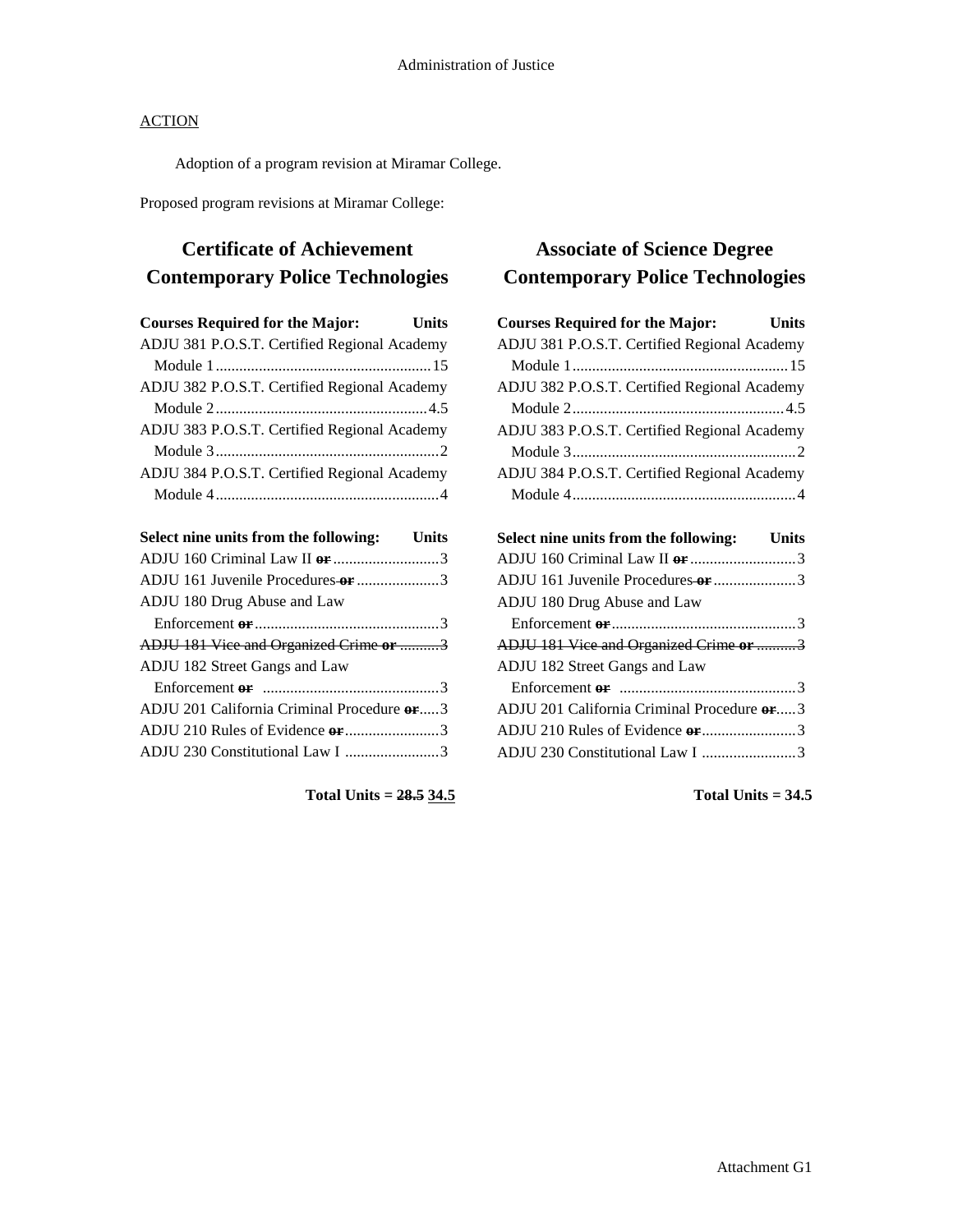# **Certificate of Achievement Investigations Specialization**

| <b>Courses Required for the Major:</b>                                                   | Units        |
|------------------------------------------------------------------------------------------|--------------|
| ADJU 101 Introduction to Administration of                                               |              |
|                                                                                          |              |
|                                                                                          |              |
| ADJU 106 Diversity and Community                                                         |              |
|                                                                                          |              |
|                                                                                          |              |
| ADJU 161 Juvenile Procedures3                                                            |              |
| ADJU 162 Criminal Investigation3                                                         |              |
|                                                                                          |              |
| ADJU 201 California Criminal Procedure 3                                                 |              |
| ADJU 210 Rules of Evidence3                                                              |              |
| ADJU 220 Law Enforcement Forensics 3                                                     |              |
|                                                                                          |              |
| Select three units from the following:                                                   | <b>Units</b> |
| ADJU 180 Drug Abuse and Law                                                              |              |
|                                                                                          |              |
| ADJU 181 Vice and Organized Crime or 3                                                   |              |
| ADJU 182 Street Gangs and Law                                                            |              |
| Enforcement-or $\dots \dots \dots \dots \dots \dots \dots \dots \dots \dots \dots \dots$ |              |
| ADJU 230 Constitutional Law I3                                                           |              |
|                                                                                          |              |

### **Total Units = 33**

# **Associate of Science Degree Investigations Specialization**

| <b>Courses Required for the Major:</b>     | Units |
|--------------------------------------------|-------|
| ADJU 101 Introduction to Administration of |       |
|                                            |       |
|                                            |       |
| ADJU 106 Diversity and Community           |       |
|                                            |       |
|                                            |       |
| ADJU 161 Juvenile Procedures3              |       |
| ADJU 162 Criminal Investigation3           |       |
|                                            |       |
| ADJU 201 California Criminal Procedure 3   |       |
|                                            |       |
| ADJU 220 Law Enforcement Forensics 3       |       |
|                                            |       |

| Select three units from the following: Units                                             |  |
|------------------------------------------------------------------------------------------|--|
| ADJU 180 Drug Abuse and Law                                                              |  |
|                                                                                          |  |
| ADJU 181 Vice and Organized Crime or 3                                                   |  |
| ADJU 182 Street Gangs and Law                                                            |  |
| Enforcement-or $\dots \dots \dots \dots \dots \dots \dots \dots \dots \dots \dots \dots$ |  |
|                                                                                          |  |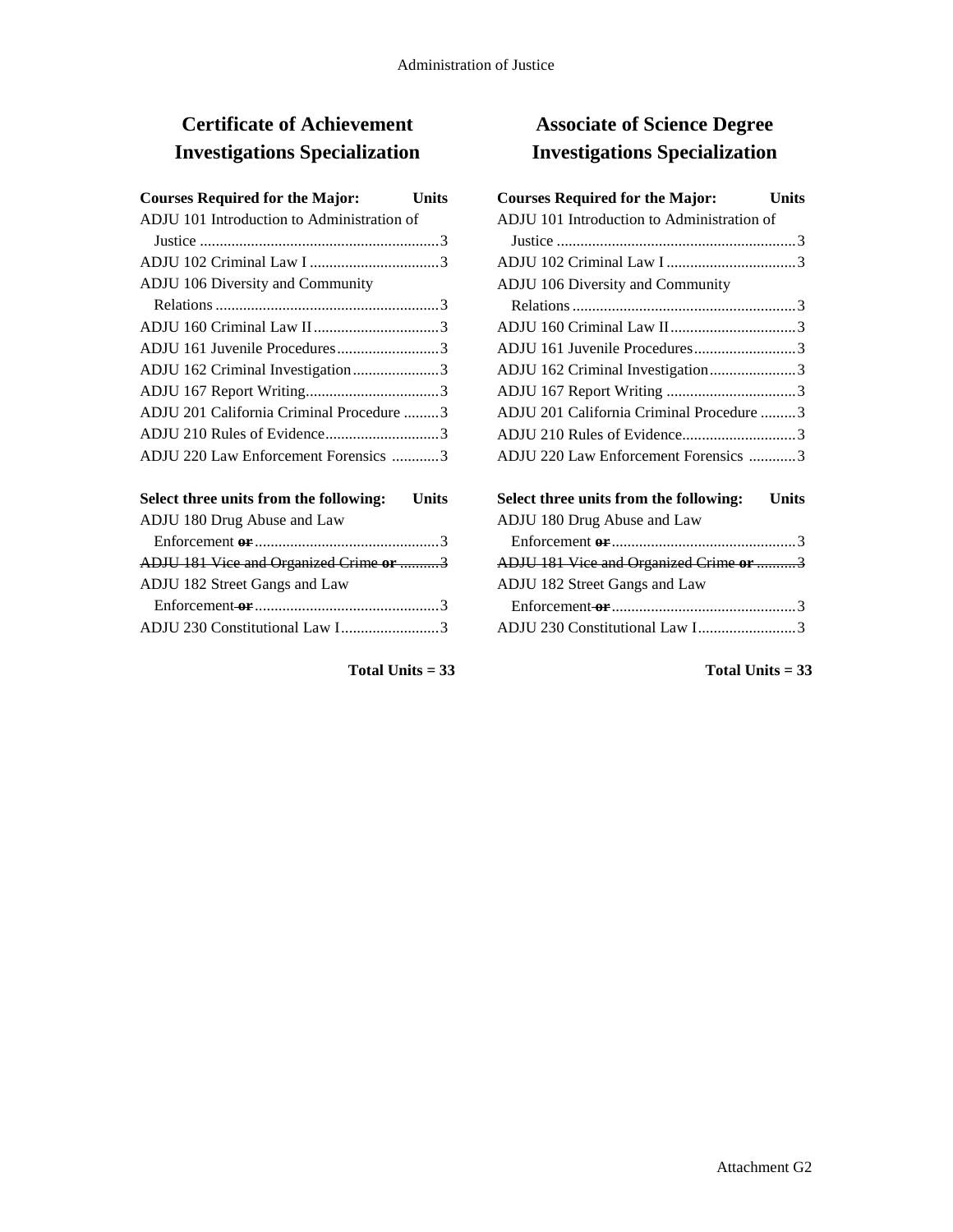# **Certificate of Achievement Law Enforcement**

| <b>Courses Required for the Major:</b><br><b>Units</b> |  |
|--------------------------------------------------------|--|
| ADJU 101 Introduction to Administration of             |  |
|                                                        |  |
|                                                        |  |
| ADJU 106 Diversity and Community                       |  |
|                                                        |  |
|                                                        |  |
| ADJU 161 Juvenile Procedures3                          |  |
|                                                        |  |
| ADJU 201 California Criminal Procedure 3               |  |
|                                                        |  |

| Select nine units from the following: Units |  |
|---------------------------------------------|--|
| ADJU 127A Physical Conditioning I  1        |  |
| ADJU 127B Physical Conditioning II 1        |  |
| ADJU 127C Physical Conditioning III 1       |  |
| ADJU 127D Physical Conditioning IV 1        |  |
| ADJU 128A Defensive Tactics I  1            |  |
| ADJU 128B Defensive Tactics II1             |  |
| ADJU 128C Defensive Tactics III 1           |  |
| ADJU 128D Defensive Tactics IV  1           |  |
|                                             |  |
|                                             |  |
|                                             |  |
|                                             |  |
| ADJU 140 Patrol Procedures3                 |  |
| ADJU 162 Criminal Investigation3            |  |
| ADJU 180 Drug Abuse and Law Enforcement3    |  |
| ADJU 181 Vice and Organized Crime 3         |  |
| ADJU 182 Street Gangs and Law Enforcement.3 |  |
| ADJU 220 Law Enforcement Forensics3         |  |
| ADJU 230 Constitutional Law I3              |  |
| ADJU 357A 832 PC Laws of Arrest  1          |  |
|                                             |  |

**Total Units = 33**

# **Associate of Science Degree Law Enforcement**

| <b>Courses Required for the Major:</b>     | <b>Units</b> |
|--------------------------------------------|--------------|
| ADJU 101 Introduction to Administration of |              |
|                                            |              |
|                                            |              |
| ADJU 106 Diversity and Community           |              |
|                                            |              |
|                                            |              |
| ADJU 161 Juvenile Procedures3              |              |
|                                            |              |
| ADJU 201 California Criminal Procedure  3  |              |
|                                            |              |

| Select nine units from the following: Units |
|---------------------------------------------|
| ADJU 127A Physical Conditioning I  1        |
| ADJU 127B Physical Conditioning II  1       |
| ADJU 127C Physical Conditioning III  1      |
| ADJU 127D Physical Conditioning IV  1       |
| ADJU 128A Defensive Tactics I 1             |
| ADJU 128B Defensive Tactics II 1            |
| ADJU 128C Defensive Tactics III  1          |
| ADJU 128D Defensive Tactics IV  1           |
|                                             |
|                                             |
|                                             |
|                                             |
|                                             |
| ADJU 162 Criminal Investigation3            |
| ADJU 180 Drug Abuse and Law Enforcement3    |
| ADJU 181 Vice and Organized Crime 3         |
| ADJU 182 Street Gangs and Law Enforcement.3 |
| ADJU 220 Law Enforcement Forensics3         |
| ADJU 230 Constitutional Law I3              |
| ADJU 357A 832 PC Laws of Arrest  1          |
|                                             |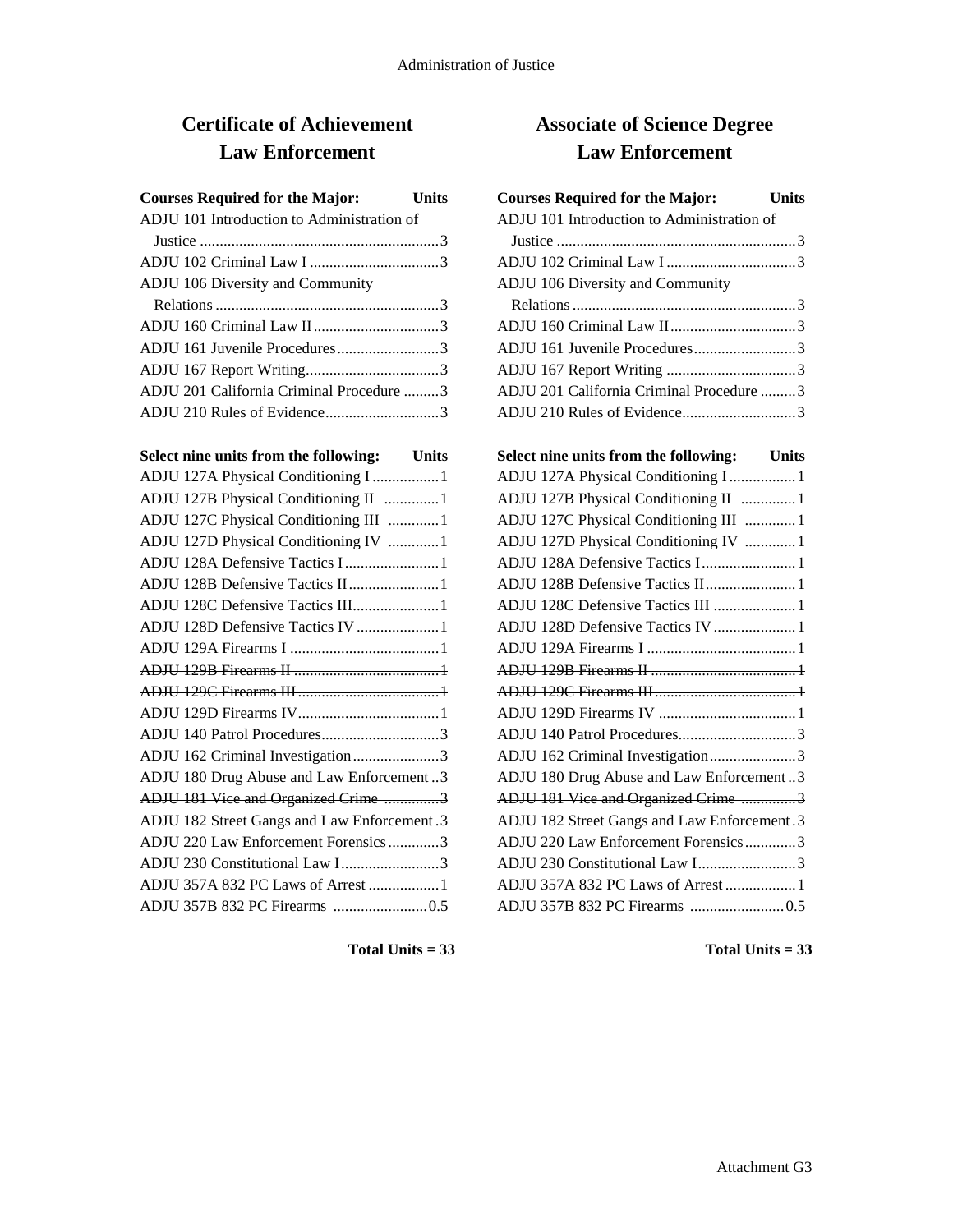Adoption of a program revision at Mesa College.

Proposed program revision at Mesa College:

# **Associate of Science Degree Animal Health Technology**

| <b>Courses Required for the Major:</b>         | <b>Units</b> |
|------------------------------------------------|--------------|
| ANHL 100A Animal Care and Management 1.5       |              |
| ANHL 100B Advanced Animal Care and             |              |
|                                                |              |
| <b>ANHL 105 Fundamentals of Animal Health</b>  |              |
|                                                |              |
| <b>ANHL 105L Fundamentals of Animal Health</b> |              |
|                                                |              |
| ANHL 115 Veterinary Office Procedures2         |              |
| ANHL 125 Veterinary Clinical Pathology 3       |              |
| ANHL 125L Veterinary Clinical Pathology        |              |
|                                                |              |
| ANHL 135 Veterinary Pharmacology2              |              |
| <b>ANHL 140 Veterinary Microbiology and</b>    |              |
|                                                |              |
| ANHL 145 Veterinary Anatomy and                |              |
|                                                | . 3          |
| ANHL 145L Veterinary Anatomy and Physiology    |              |
|                                                |              |
| <b>ANHL 155 Fundamentals of Animal Health</b>  |              |
|                                                |              |
| <b>ANHL 155L Fundamentals of Animal Health</b> |              |
|                                                |              |
| ANHL 205 Diseases of Domestic Animals3         |              |
| ANHL 215 Veterinary Radiography 3              |              |
| ANHL 215L Veterinary Radiography               |              |
|                                                |              |
| ANHL 225 Animal Nursing Techniques and         |              |
|                                                |              |
| ANHL 227 Veterinary Surgical and Nursing       |              |
|                                                |              |
| <b>ANHL 229 Advanced Surgical Nursing</b>      |              |
|                                                |              |
| ANHL 235A Directed Clinical Practice2          |              |
| <b>ANHL 235B Advanced Directed Clinical</b>    |              |
|                                                |              |
| ANHL 255 Laboratory Animal Medicine 2          |              |
|                                                |              |

| <b>ANHL 255L Laboratory Animals Medicine</b> |
|----------------------------------------------|
|                                              |
|                                              |
| ANHL 260 Laboratory Animal Medicine 2        |
| ANHL 260L Laboratory Animals Medicine        |
|                                              |
| ANHL 270 Veterinary Work Experience 4        |

## **Total Units = 45 42**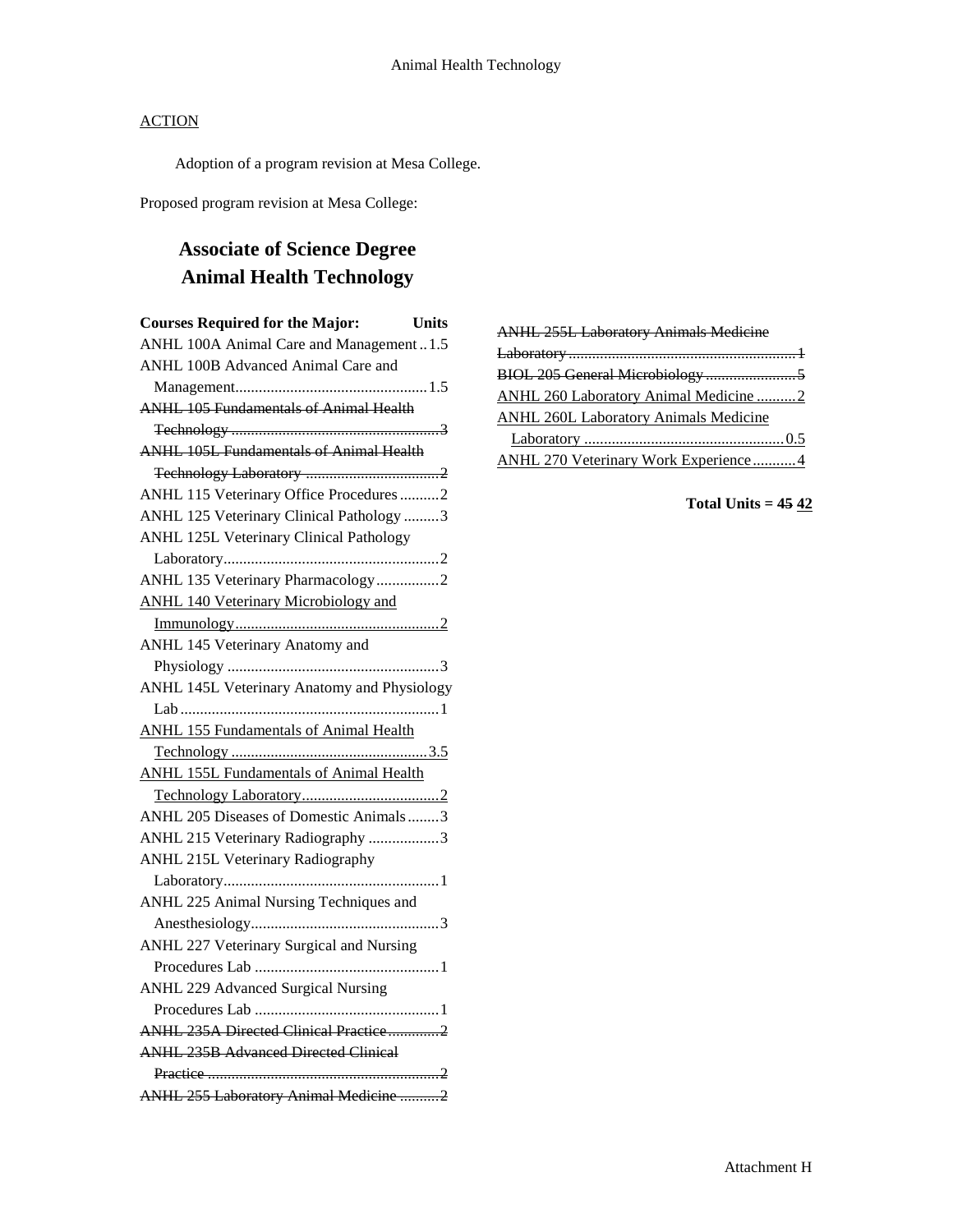Adoption of a program revision at Mesa College.

Proposed program revision at Mesa College:

# **Associate in Science in Business Administration for Transfer Degree**

| <b>Courses Required for the Major:</b>  | <b>Units</b> |
|-----------------------------------------|--------------|
| ACCT 116A Financial Accounting4         |              |
| ACCT 116B Managerial Accounting 4       |              |
| ECON 120 Principles of Macroeconomics3  |              |
| ECON 121 Principles of Microeconomics 3 |              |
| BUSE 140 Business Law and the Legal 3   |              |

### **CATEGORY A: Select one of the following**

| courses (3 units):                   | <b>Units</b> |
|--------------------------------------|--------------|
| BUSE 115 Statistics for Business3    |              |
| MATH 119 Elementary Statistics3      |              |
| MATH 121 Basic Techniques of Applied |              |
|                                      |              |

### **CATEGORY B: Select two (7 units): Units** CISC 181 Principles of Information Systems.....4 BUSE 119 Business Communications................3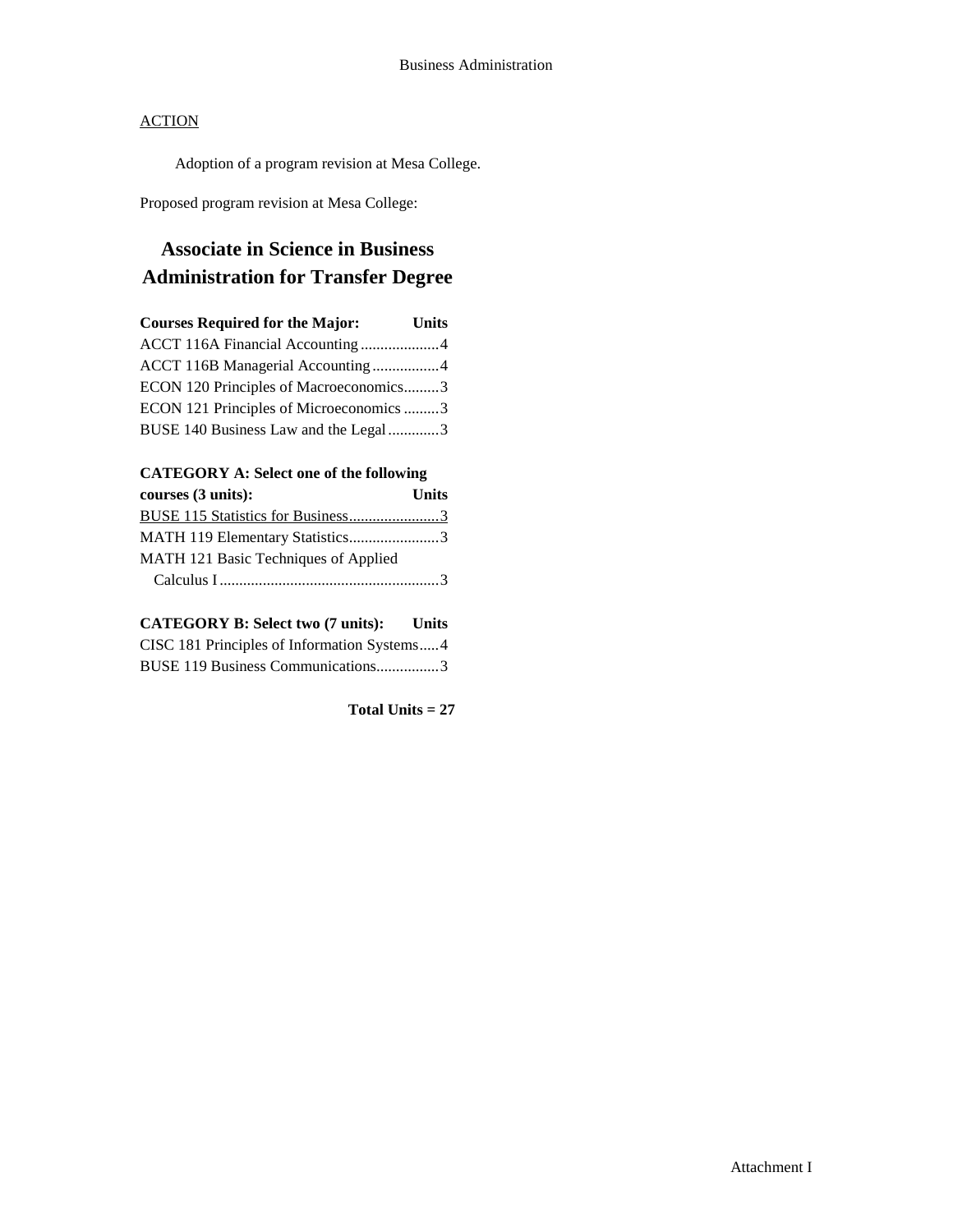Adoption of a program deactivation City College.

Proposed program deactivation at City College:

## **Certificate of Performance Infant/Toddler Care**

**Courses Required for the Major: Units** CHIL 100 Introduction to Child Development **or**  CHIL 101 Human Growth and Development.....3 CHIL 175 Infant-Toddler Growth and Development...................................................3 CHIL 176 Principles of Infant/Toddler

Caregiving.......................................................3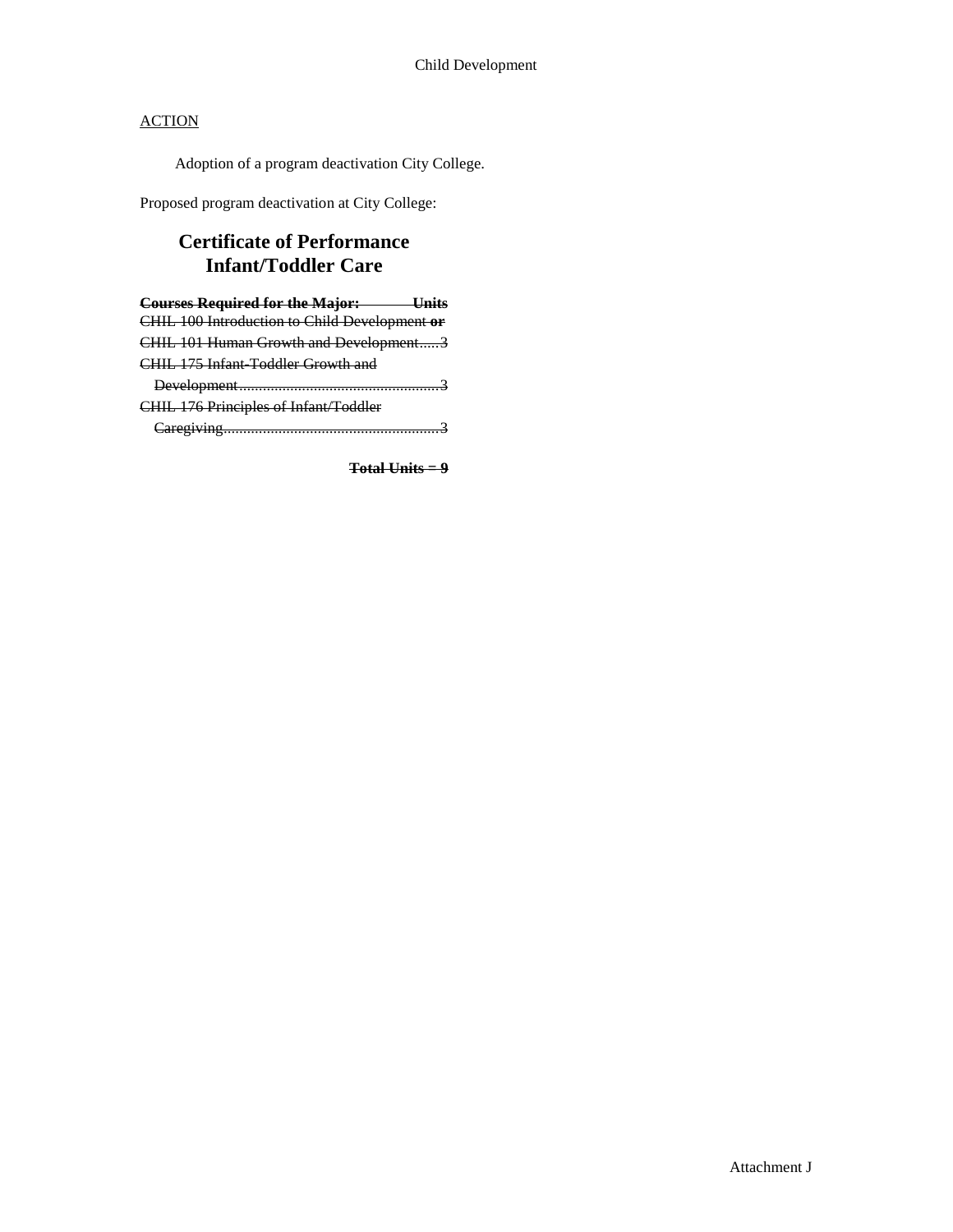Adoption of a program deactivation at City College.

Proposed program deactivations at City College:

# **Certificate Performance Records Management Basics**

| <b>Courses Required for the Major: Units</b> |
|----------------------------------------------|
| <b>CBTE 094 Introduction to Computer</b>     |
| Keyboarding or                               |
| CBTE 095 Keyboarding Skill Development  1    |
| CBTE 114 Introduction to Microsoft Windows.1 |
| CBTE 120 Beginning Microsoft Word2           |
|                                              |
| CBTE 152 Beginning Microsoft Access 2        |
| CBTE 205 Records Management3                 |
|                                              |

**Total Units = 11**

## **Certificate of Achievement Legal Administrative Assistant**

| <b>Courses Required for the Major:</b><br>— Llnite |
|----------------------------------------------------|
| <b>CBTE 094 Introduction to Computer</b>           |
| Keyboarding or                                     |
| CBTE 095 Keyboarding Skill Development 1           |
| CBTE 114 Introduction to Microsoft Windows.1       |
| CBTE 120 Beginning Microsoft Word2                 |
| CBTE 122 Intermediate Microsoft Word3              |
| CBTE 127 Introduction to PowerPoint2               |
|                                                    |
| CBTE 164 Introduction to Microsoft Outlook  1      |
| CBTE 205 Records Management3                       |
| LEGL 100A Introduction to Paralegalism1            |
|                                                    |
|                                                    |
|                                                    |
| <b>BUSE 140 Business Law and the Legal</b>         |
|                                                    |
| <b>CBTE 210 Computers in Business or</b>           |
| CBTE 211 Office Administration3                    |

**Total Units = 30**

## **Associate of Science Degree Legal Administrative Assistant**

| <b>Courses Required for the Major:</b><br><del>Hnits</del> |
|------------------------------------------------------------|
| <b>CBTE 094 Introduction to Computer</b>                   |
| Keyboarding or                                             |
| CBTE 095 Keyboarding Skill Development1                    |
| CBTE 114 Introduction to Microsoft Windows.1               |
| CBTE 120 Beginning Microsoft Word 2                        |
| CBTE 122 Intermediate Microsoft Word3                      |
|                                                            |
|                                                            |
| CBTE 164 Introduction to Microsoft Outlook  1              |
| CBTE 205 Records Management3                               |
| LEGL 100A Introduction to Paralegalism1                    |
|                                                            |
|                                                            |
| BUSE 119 Business Communications 3                         |
| <b>BUSE 140 Business Law and the Legal</b>                 |
|                                                            |
| <b>CBTE 210 Computers in Business or</b>                   |
|                                                            |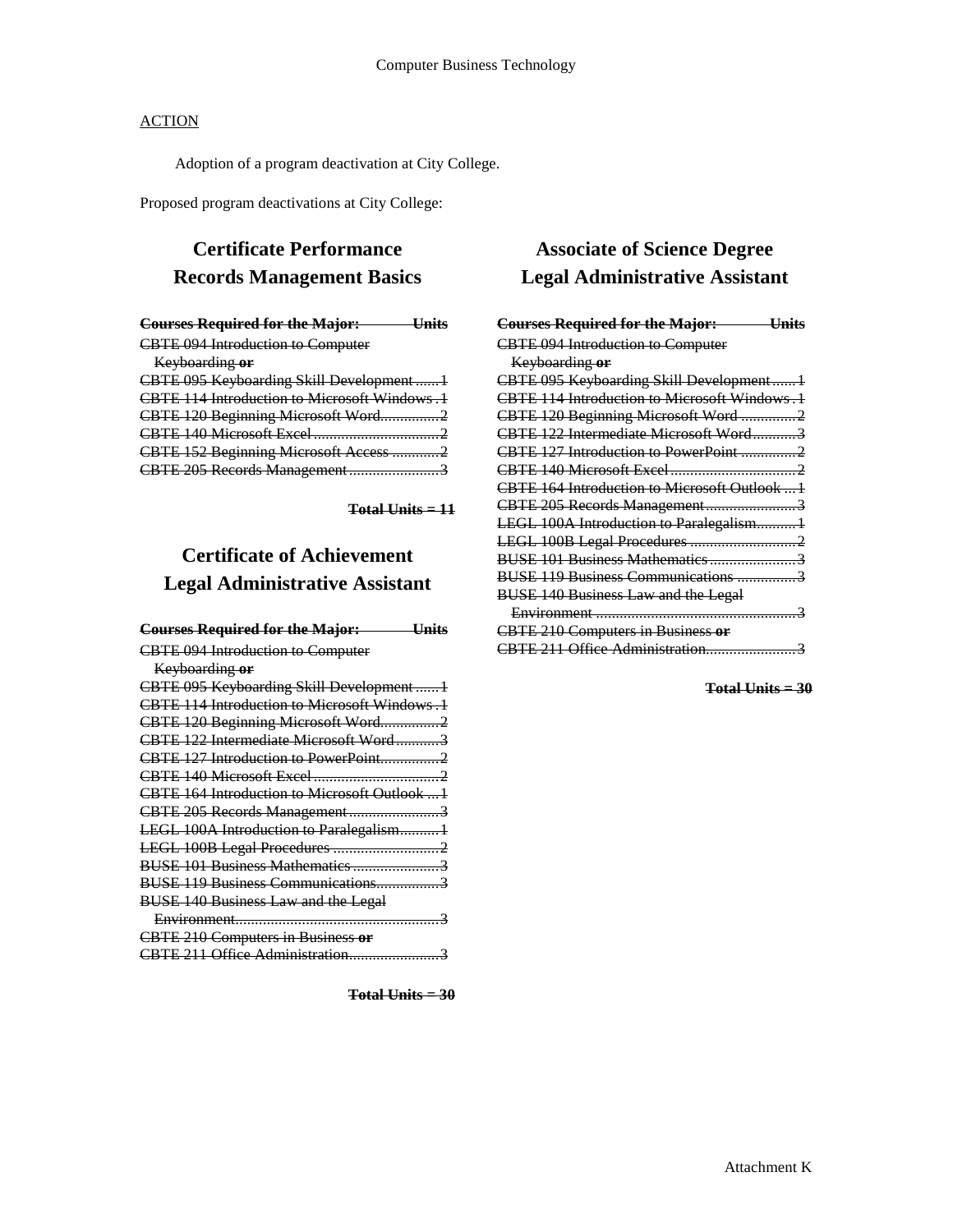Adoption of a new program at City College.

Proposed new program at City College:

# **Certificate of Performance English For Speakers Of Other Languages**

| <b>Course Required for the Major:</b>       | Units |
|---------------------------------------------|-------|
| ESOL 040 Reading and Writing for Non-Native |       |
| Speakers of English III or                  |       |
| ESOL 045 Accelerated Reading, Writing, and  |       |
| Grammar for Non-Native Speakers of          |       |
|                                             |       |
|                                             |       |

| Select 6 units from the following:          | <b>Units</b> |
|---------------------------------------------|--------------|
| ESOL 031 Reading for Non-native Speakers of |              |
|                                             |              |
| ESOL 032 Listening and Speaking for Non-    |              |
|                                             |              |

**Total Units = 12 - 15**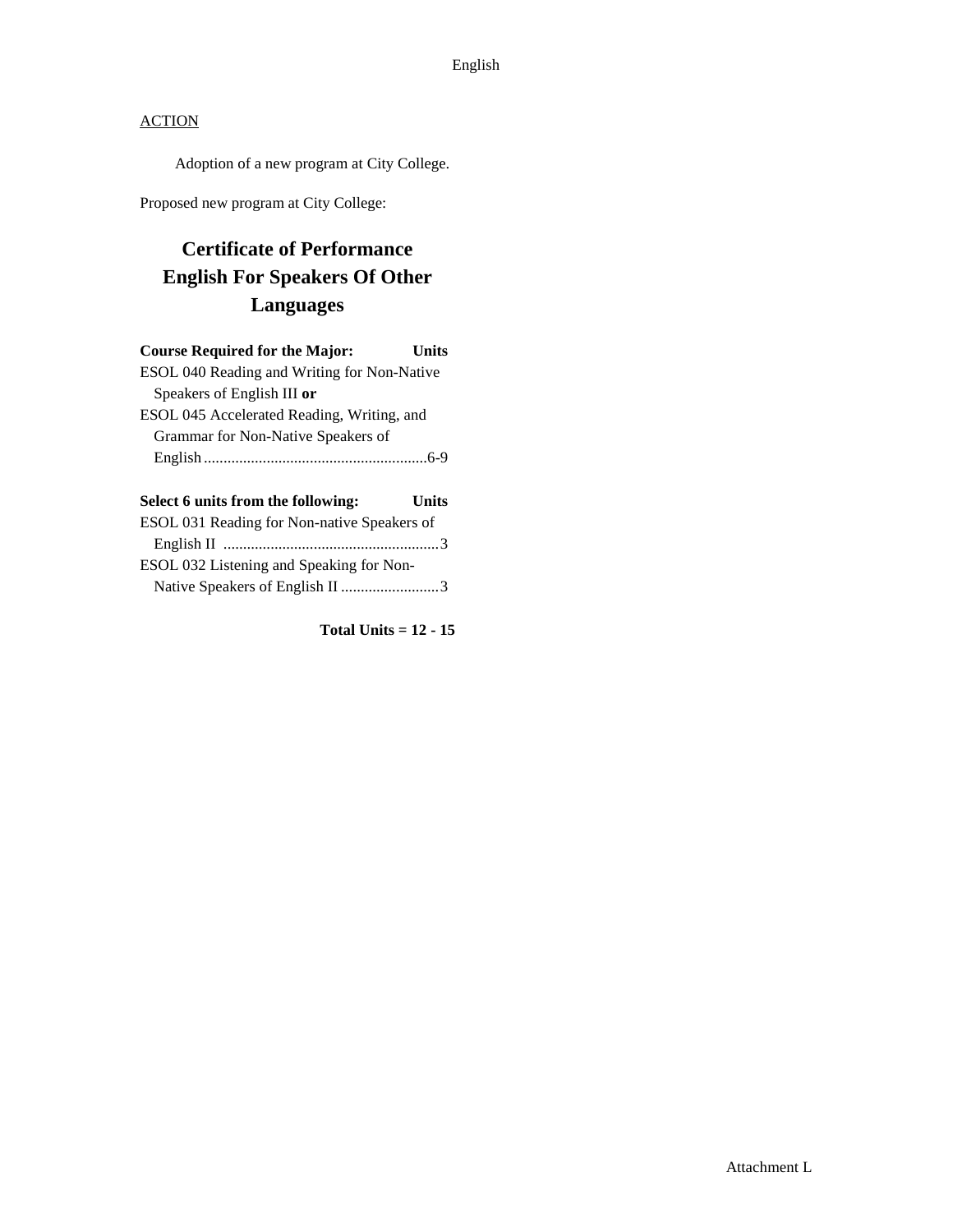Adoption of a program revision at Miramar College.

Proposed program revision at Miramar College:

# **Certificate of Performance Honors Global Competencies Certificate**

| <b>Courses Required for the Major:</b>             | <b>Units</b> |
|----------------------------------------------------|--------------|
| <b>ENGL 205 Critical Thinking and Intermediate</b> |              |
|                                                    |              |

## **Select 3-5 units from the following**

| introductory or higher level foreign               |  |
|----------------------------------------------------|--|
| languages:<br><b>Units</b>                         |  |
|                                                    |  |
|                                                    |  |
|                                                    |  |
|                                                    |  |
| <b>SPAN 210 Conversation and Composition</b>       |  |
|                                                    |  |
| SPAN 211 Conversation and Composition              |  |
|                                                    |  |
| TAGA 101 First Course in Tagalog 5                 |  |
| TAGA 102 Second Course in Tagalog 5                |  |
|                                                    |  |
|                                                    |  |
| <b>Units</b><br>Select 6 units from the following: |  |
|                                                    |  |
| ANTH 102 Introduction to Physical                  |  |
|                                                    |  |
| ANTH 103 Introduction to Cultural                  |  |
|                                                    |  |
| <b>ANTH 104 Laboratory in Physical</b>             |  |
|                                                    |  |
| ANTH 107 Introduction to Archaeology3              |  |
|                                                    |  |
|                                                    |  |
| ARTF 109 History of Modern Art 3                   |  |
| ARTF 110 Art History: Prehistoric to Gothic or 3   |  |
| ARTF 111 Art History: Renaissance to               |  |
| . 3                                                |  |
| ARTF 113 Arts of Africa, Oceania, and the          |  |

| <b>ARTF 125 Art History: Arts of the Asian</b>   |
|--------------------------------------------------|
|                                                  |
| ARTG 118 Graphic Design History 3                |
| COMS 135 Interpersonal Communication3            |
| COMS 180 Intercultural Communication or3         |
| ECON 120 Principles of Macroeconomics or3        |
| ENGL 101 Reading and Composition or 3            |
| ENGL 105 Composition and Literature or3          |
| ENGL 208 Introduction to Literature 3            |
| <b>ENGL 209 Literary Approaches to Film3</b>     |
| ENGL 220 Masterpieces of World Literature I:     |
|                                                  |
| ENGL 221 Masterpieces of World Literature II:    |
|                                                  |
| ENGL 237 Women in Literature3                    |
|                                                  |
|                                                  |
| HIST 120 Introduction to Asian Civilizations 3   |
| HIST 121 Asian Civilizations in Modern           |
|                                                  |
| HUMA 101 Introduction to the Humanities          |
|                                                  |
| HUMA 102 Introduction to the Humanities          |
| II or $\frac{1}{3}$                              |
|                                                  |
|                                                  |
| <b>JOUR 202 Introduction to Mass</b>             |
|                                                  |
| MARK 100 Principles of Marketing 3               |
|                                                  |
| POLI 101 Introduction to Political Science or  3 |
|                                                  |
| POLI 140 Contemporary International              |
|                                                  |
| SOCO 101 Principles of Sociology3                |
| SOCO 223 Globalization and Social Change3        |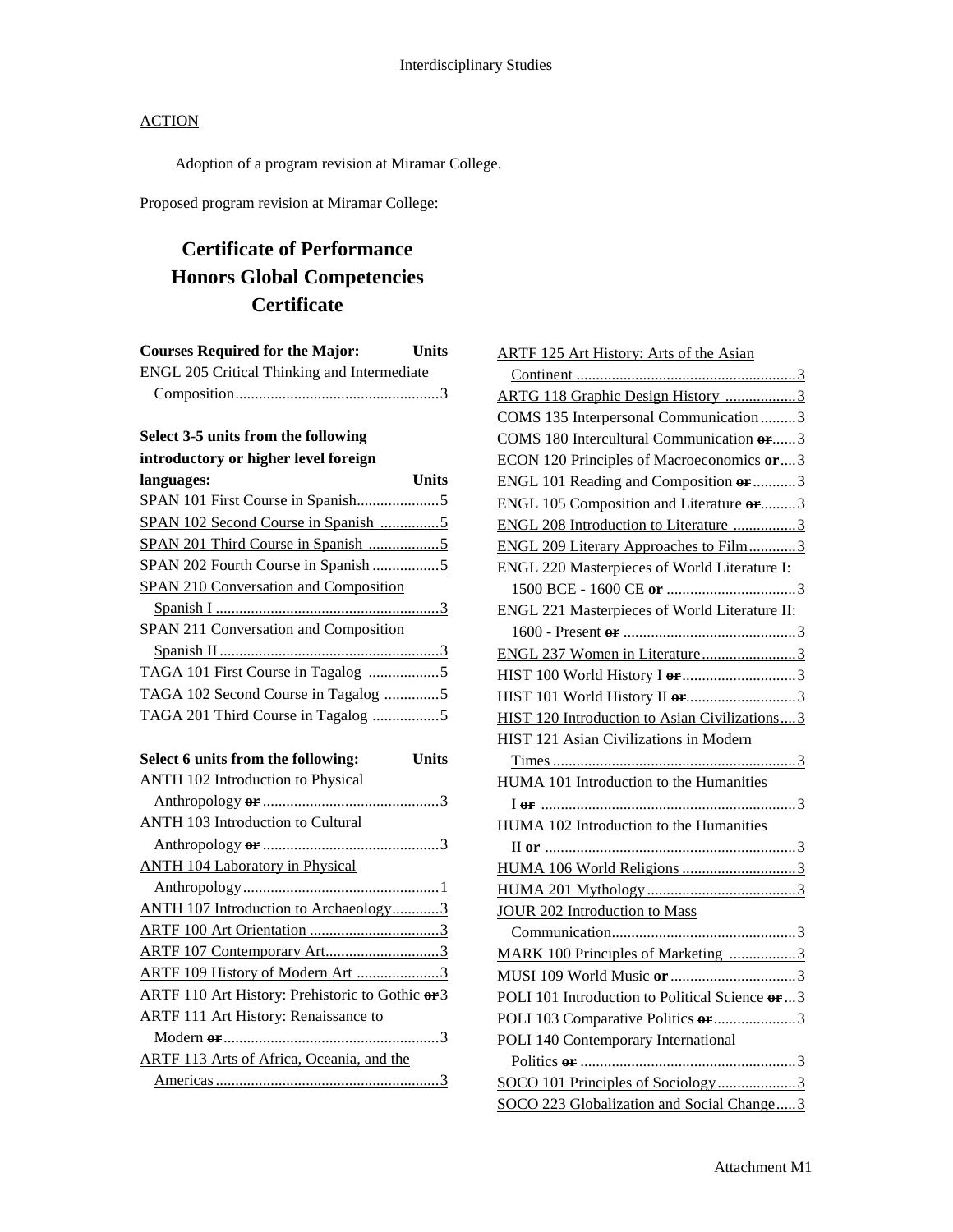SUST 101 Introduction to Sustainability............3

| Select 3 units from the following:<br>Units     |  |
|-------------------------------------------------|--|
| AVIA 133 Human Factors in Aviation3             |  |
|                                                 |  |
| <b>BIOL 135 Biology of Human Nutrition 3</b>    |  |
| <b>BUSE 150 Human Relations in Business3</b>    |  |
| <b>BUSE 201 Business Organization and</b>       |  |
|                                                 |  |
| CHIL 101 Human Growth and Development or 3      |  |
| CHIL 103 Lifespan Growth and Development3       |  |
| CHIL 141 The Child, Family and Community3       |  |
| CISC 181 Principles of Information Systems or 4 |  |
| GEOG 102 Cultural Geography or 3                |  |
| GEOG 104 World Regional Geography3              |  |
| HEAL 101 Health and Life-Style or 3             |  |
| PSYC 101 General Psychology3                    |  |
| PSYC 133 Psychology of Women3                   |  |

**Total Units = 15 - 17**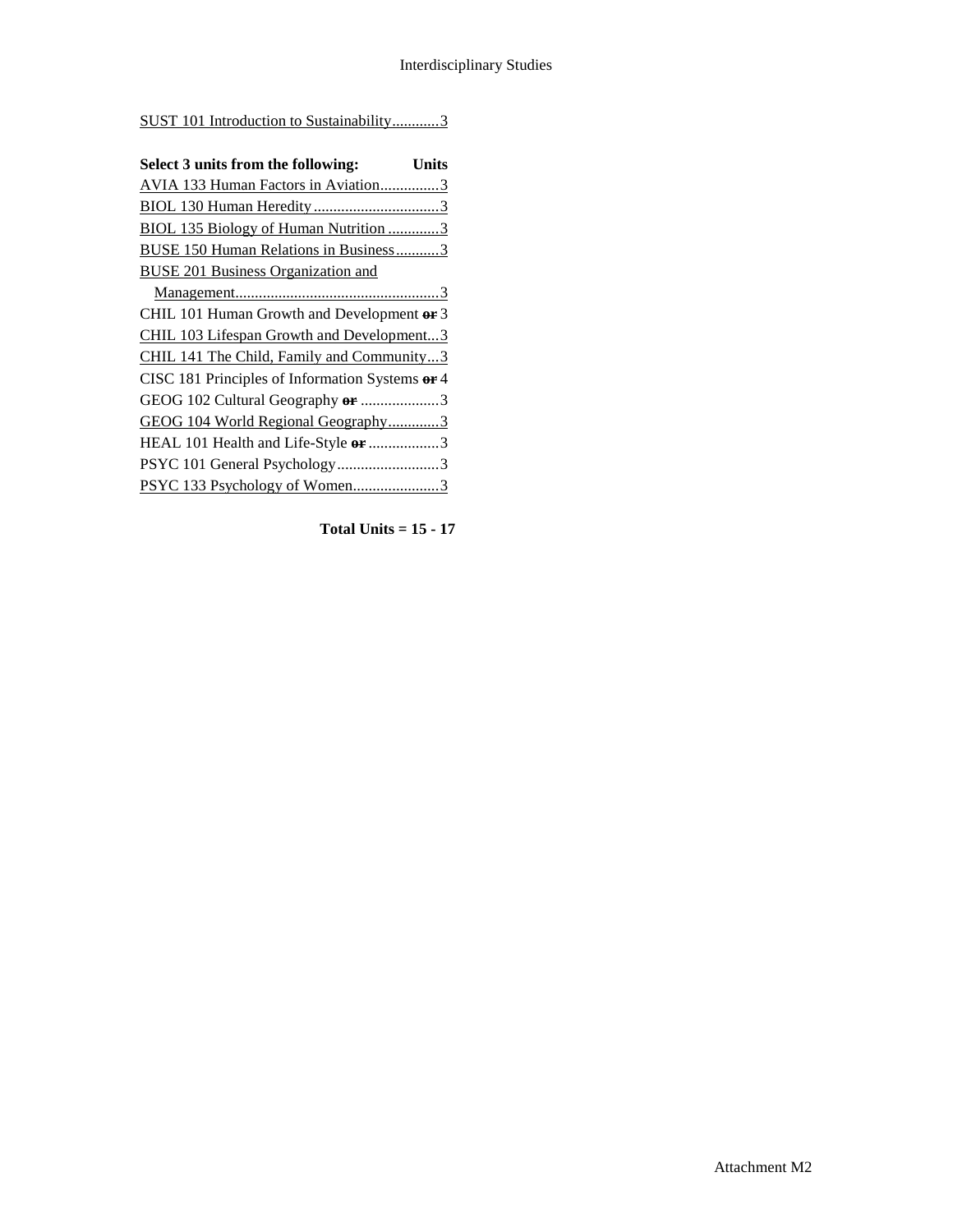Adoption of a program deactivation at Mesa College.

Proposed program deactivation at Mesa College:

# **Certificate of Achievement Public Relations**

| <b>Courses Required for the Major:</b>     |  |
|--------------------------------------------|--|
| <b>ENGL 101 Reading and Composition or</b> |  |
| ENGL 105 Composition and Literature 3      |  |
| JOUR 200 Introduction to Newswriting and   |  |
|                                            |  |
| JOUR 220 Principles of Public Relations3   |  |

| Choose 9 units from the following: Units |  |
|------------------------------------------|--|
| JOUR 202 Introduction to Mass            |  |
|                                          |  |
| JOUR 210A Newspaper Production 13        |  |
| JOUR 210B Newspaper Production 23        |  |
| JOUR 210C Newspaper Production 3 3       |  |
| JOUR 210D Newspaper Production43         |  |
| JOUR 205 Editing for Print Journalism3   |  |
|                                          |  |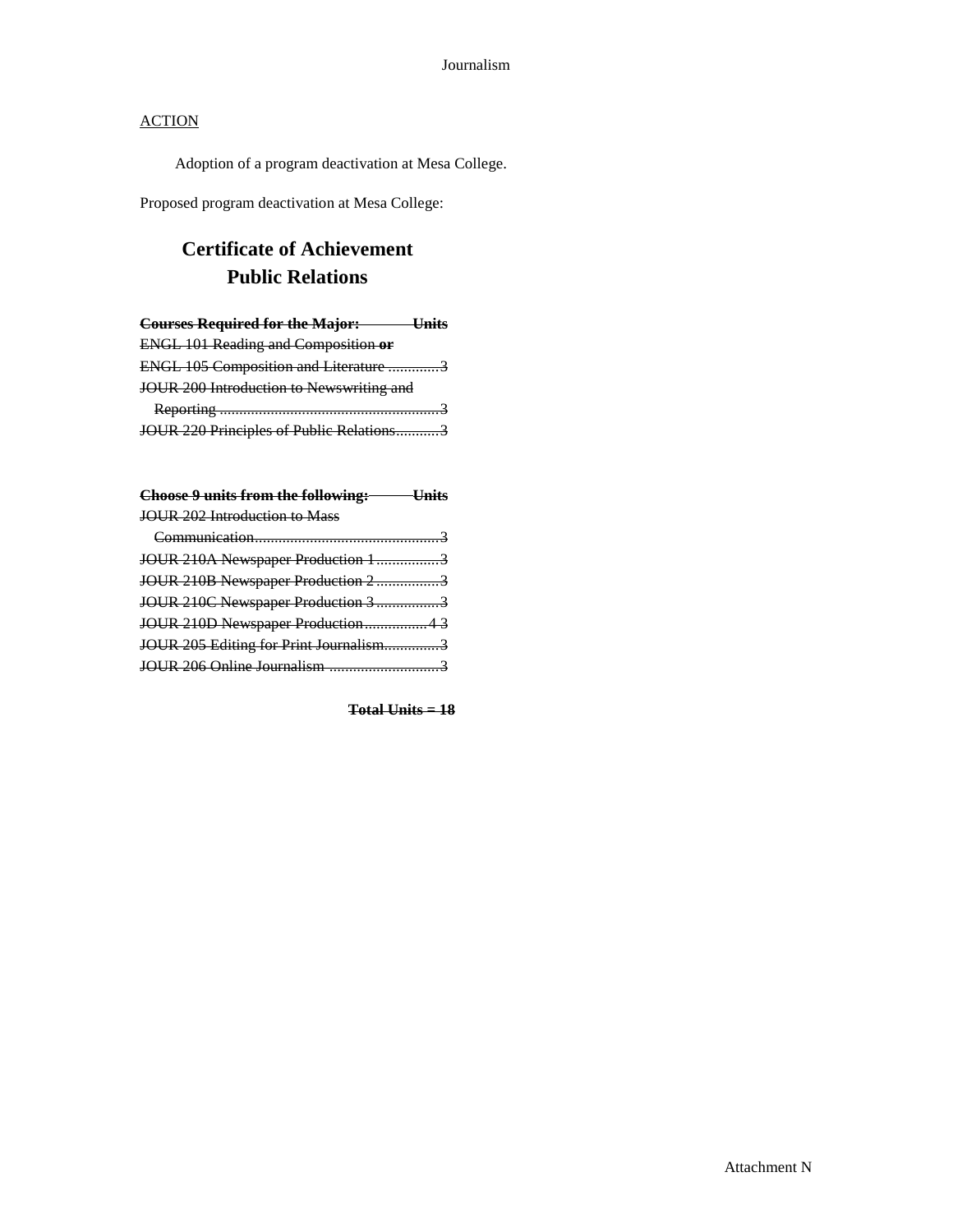Adoption of a program revision at City College.

Proposed program revision at City College:

# **Certificate of Performance Honors Global Competencies Certificate**

| <b>Courses Required for the Major:</b>              | <b>Units</b> |
|-----------------------------------------------------|--------------|
| ENGL 205 Critical Thinking and Intermediate         |              |
|                                                     |              |
|                                                     |              |
| Select 3-5 units from the following                 |              |
| introductory or higher level foreign languages:     |              |
|                                                     | <b>Units</b> |
|                                                     |              |
|                                                     |              |
| GERM 101 First Course in German $\theta$ <b>F</b> 5 |              |
|                                                     |              |
| JAPN 101 First Course in Japanese or                |              |
|                                                     |              |
| SPAN 101 First Course in Spanish or 5               |              |
| TAGA 101 First Course in Tagalog or                 |              |
| VIET 101 First Course in Vietnamese5                |              |
|                                                     |              |
| Select 6 units from the following:                  | <b>Units</b> |
| ANTH 102 Introduction to Physical                   |              |
|                                                     |              |
| ANTH 103 Introduction to Cultural                   |              |
|                                                     |              |
| ARTF 110 Art History: Prehistoric to Gothic or 3    |              |
| ARTF 111 Art History: Renaissance to                |              |
|                                                     |              |
| <b>BIOL 101 Issues in Environmental Biology or</b>  |              |
| ECON 120 Principles of Macroeconomics or  3         |              |
| ENGL 101 Reading and Composition or 3               |              |
| ENGL 105 Composition and Literature or  3           |              |
| ENGL 220 Masterpieces of World Literature I:        |              |
|                                                     |              |
| ENGL 221 Masterpieces of World Literature II:       |              |
|                                                     |              |
| HUMA 101 Introduction to the Humanities             |              |
|                                                     |              |
| HUMA 102 Introduction to the Humanities             |              |
|                                                     |              |
|                                                     |              |
| HIST 101 World History II-or                        |              |
| MUSI 101 Music History I: Middle Ages to Mid        |              |
| 18th Century or                                     |              |

| MUSI 102Music History II: Mid 18th Early 20th    |
|--------------------------------------------------|
| Century or                                       |
|                                                  |
| COMS 180 Intercultural Communication or  3       |
| PHIL 106 Asian Philosophy $er$ 3                 |
|                                                  |
| POLI 101 Introduction to Political Science or  3 |
|                                                  |
| POLI 140 Contemporary International              |
|                                                  |
|                                                  |
| Select 3 units from the following:<br>Units      |
| CHIL 101 Human Growth and Development or 3       |
| CISC 181 Principles of Information Sciences 4    |
| GEOG 102 Cultural Geography or 3                 |

HEAL 101 Health and Life-Style **or** ..................3 PSYC 101 General Psychology **or** .....................3

## **Total Units = 15 – 17 17**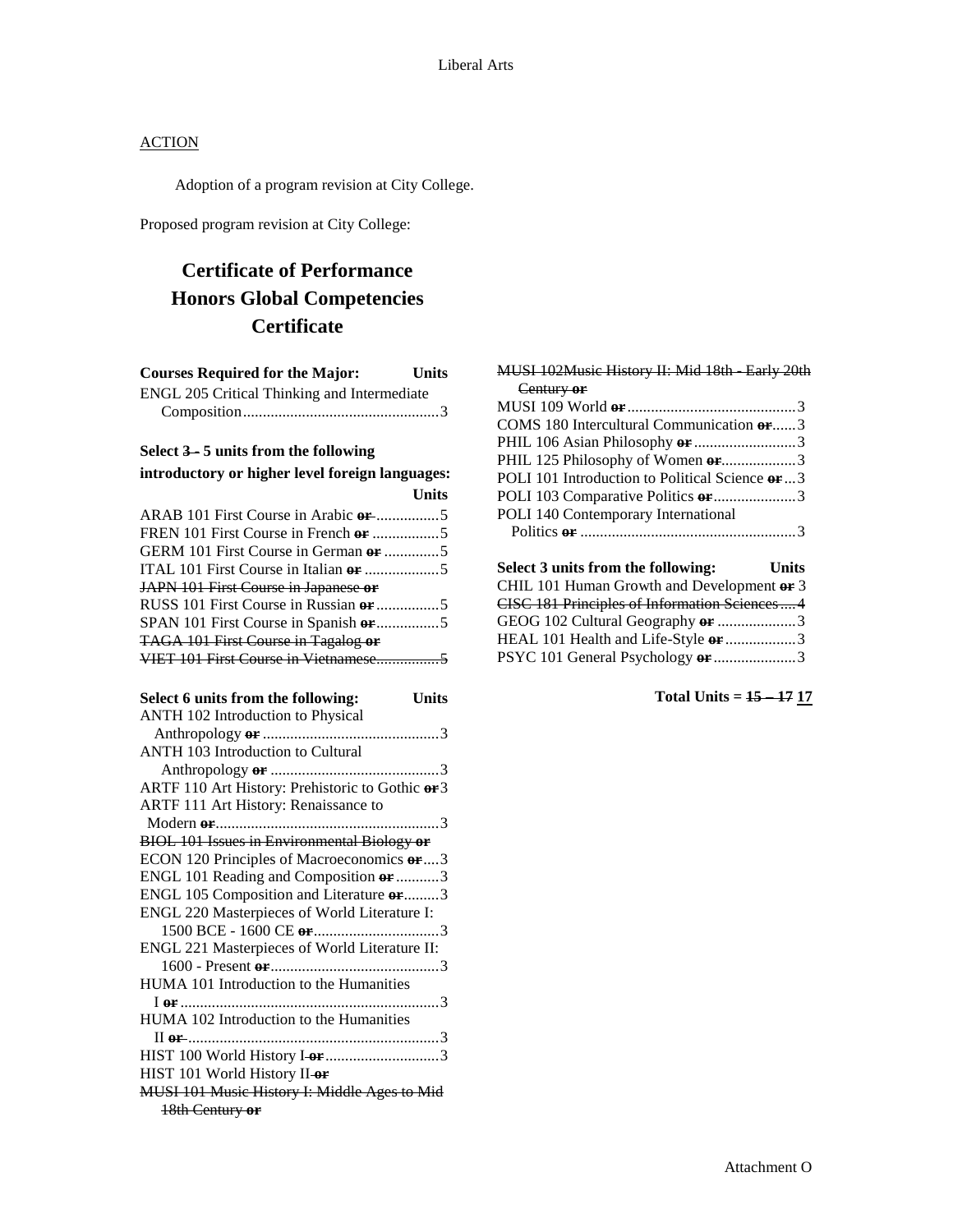Adoption of a program revision at Mesa College.

Proposed program revision at Mesa College:

# **Certificate of Performance Honors Global Competencies Certificate**

| <b>Courses Required for the Major:</b>             | <b>Units</b> |
|----------------------------------------------------|--------------|
| ENGL 205 Critical Thinking and Intermediate        |              |
|                                                    |              |
| Select 3 - 5 units from the following              |              |
| introductory or higher level foreign               |              |
| languages:                                         | Units        |
| <b>ARAB 101 First Course in Arabic or</b>          |              |
| FREN 101 First Course in French or                 |              |
| <b>GERM 101 First Course in German or</b>          |              |
| ITAL 101 First Course in Italian or                |              |
| JAPN 101 First Course in Japanese or               |              |
| RUSS 101 First Course in Russian or                |              |
| SPAN 101 First Course in Spanish or                |              |
| TAGA 101 First Course in Tagalog or                |              |
| VIET 101 First Course in Vietnamese5               |              |
| Select 6 units from the following:                 | <b>Units</b> |
| ANTH 102 Introduction to Physical                  |              |
| Anthropology or                                    |              |
| <b>ANTH 103 Introduction to Cultural</b>           |              |
| Anthropology or                                    |              |
| ARTF 110 Art History: Prehistoric to Gothic or     |              |
| ARTF 111 Art History: Renaissance to               |              |
| Modern or                                          |              |
| <b>BIOL 101 Issues in Environmental Biology or</b> |              |
| ECON 120 Principles of Macroeconomics or           |              |
| ENGL 101 Reading and Composition or                |              |
| ENGL 105 Composition and Literature or             |              |
| ENGL 220 Masterpieces of World Literature I:       |              |
| 1500 BCE - 1600 CE or                              |              |
| ENGL 221 Masterpieces of World Literature II:      |              |
| $1600$ - Present or                                |              |
| HUMA 101 Introduction to the Humanities I or       |              |
| HUMA 102 Introduction to the Humanities II or      |              |
| HIST 100 World History I or                        |              |
| HIST 101 World History II or                       |              |
| MUSI 101 Music History I: Middle Ages to Mid       |              |
| 18th Century                                       |              |
| MUSI 102Music History II: Mid 18th Early 20th      |              |
| Century or                                         |              |
| MUSI 109 World or                                  |              |
|                                                    |              |

| COMS 180 Intercultural Communication or       |
|-----------------------------------------------|
| PHIL 106 Asian Philosophy or                  |
| PHIL 125 Philosophy of Women or               |
| POLI 101 Introduction to Political Science or |
| POLI 103 Comparative Politics or              |
| POLI 140 Contemporary International           |
|                                               |
|                                               |
|                                               |
| Select 3 units from the following:<br>Units   |
| CHIL 101 Human Growth and Development or      |
| CISC 181 Principles of Information            |
|                                               |
| GEOG 102 Cultural Geography or                |
| HEAL 101 Health and Life-Style or             |

**Total Units 15 – 17**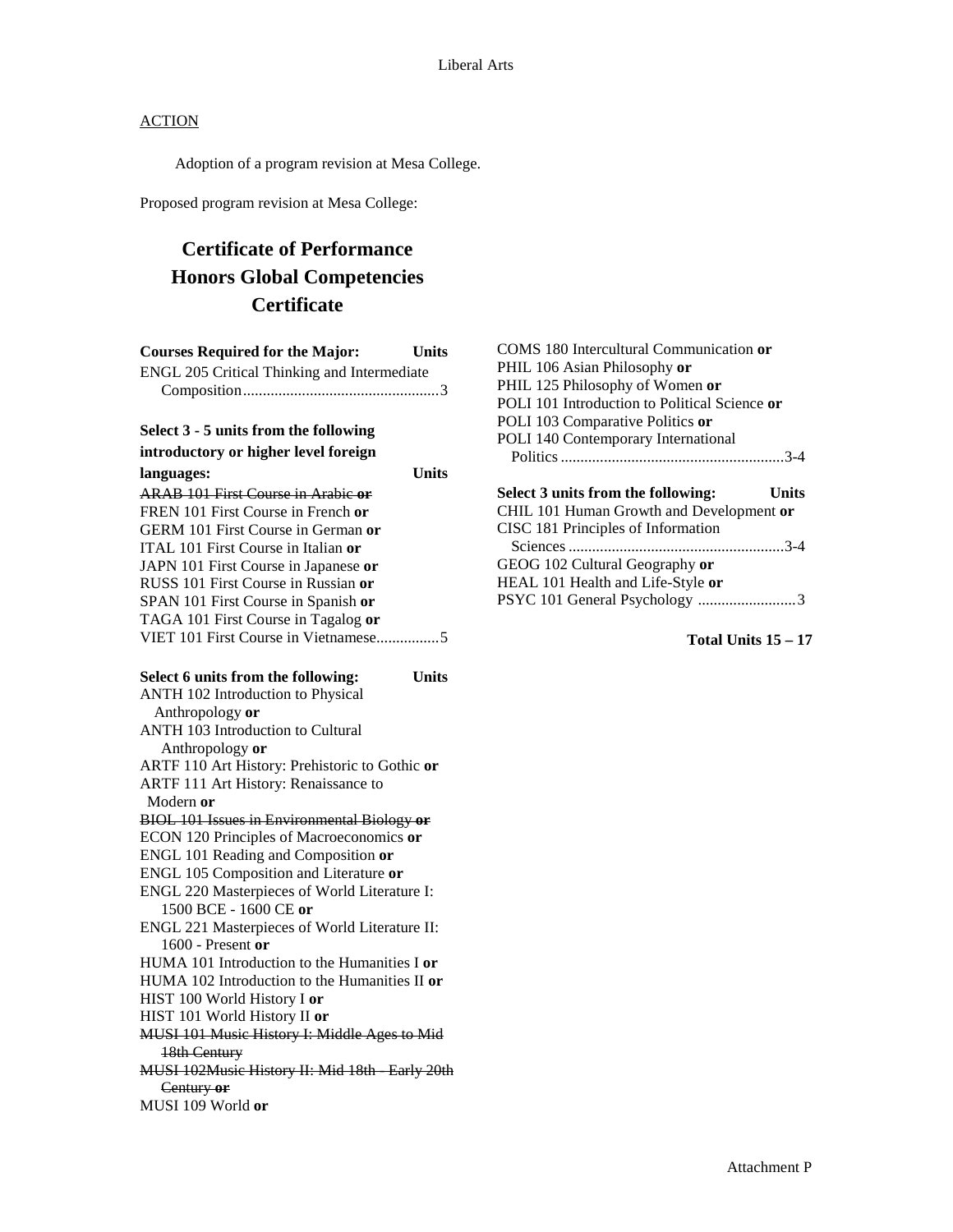Adoption of a program revision at City College.

Proposed program revision at City College:

# **Associate of Arts Degree Liberal Arts and Sciences: with an Emphasis in Language Arts and Humanities**

*Students should complete a minimum of 18 units in Arts and Humanities courses:*

| <b>Courses Required for the Major:</b>      | <b>Units</b> |
|---------------------------------------------|--------------|
| AMSL 115 American Sign Language Level I4    |              |
| AMSL 116 American Sign Language Level II4   |              |
| AMSL 215 American Sign Language Level III.4 |              |
| AMSL 216 American Sign Language Level IV.4  |              |
| ANTH 103 Introduction to Cultural           |              |
|                                             |              |
|                                             |              |
| ARAB 102 Second Course in Arabic 5          |              |
| ARAB 105 Elementary Spoken Egyptian         |              |
|                                             |              |
| BLAS 110 African American Art3              |              |
|                                             |              |
| BLAS 155 African American Literature 3      |              |
| CHIC 130 Mexican Literature in Translation3 |              |
| CHIC 135 Chicana/o Literature3              |              |
| CHIC 190 Chicano Images in Film 3           |              |
|                                             |              |
| COMS 101 Voice and Articulation 3           |              |
| COMS 103 Oral Communication3                |              |
| COMS 104 Advanced Public Communication3     |              |
| COMS 111 Oral Interpretation3               |              |
| COMS 135 Interpersonal Communication 3      |              |
|                                             |              |
| COMS 170 Small Group Communication3         |              |
| COMS 180 Intercultural Communication 3      |              |
| ENGL 101 Reading and Composition3           |              |
| ENGL 105 Composition and Literature 3       |              |
| ENGL 202 Introduction to Linguistics3       |              |
| ENGL 205 Critical Thinking and Intermediate |              |
|                                             |              |
| ENGL 208 Introduction to Literature3        |              |
| ENGL 209 Literary Approaches to Film3       |              |
| ENGL 210 American Literature I3             |              |
| ENGL 211 American Literature II 3           |              |
| ENGL 215 English Literature I: 800-17993    |              |

| ENGL 216 English Literature II: 1800 -        |
|-----------------------------------------------|
|                                               |
| ENGL 220 Masterpieces of World Literature I:  |
|                                               |
| ENGL 221 Masterpieces of World Literature II: |
|                                               |
| ENGL 237 Women in Literature3                 |
| ENGL 245A Writing Creative Nonfiction 3       |
| ENGL 238 Evaluating Children's Literature  3  |
|                                               |
| ENGL 252A Fundamentals of Fiction Writing3    |
| ENGL 247 Writing Seminar - Poetry 3           |
| ENGL 249 Introduction to Creative Writing3    |
|                                               |
|                                               |
|                                               |
| FREN 202 Fourth Course in French5             |
|                                               |
| GERM 102 Second Course in German5             |
| GERM 201 Third Course in German 5             |
|                                               |
|                                               |
| HIST 105 Introduction to Western Civilization |
|                                               |
| HIST 106 Introduction to Western Civilization |
|                                               |
| HIST 120 Introduction to Asian Civilizations3 |
| HIST 121 Asian Civilizations in Modern        |
|                                               |
| HUMA 101 Introduction to the Humanities I  3  |
| HUMA 102 Introduction to the Humanities II  3 |
| HUMA 103 Introduction to the New              |
|                                               |
| HUMA 106 World Religions 3                    |
|                                               |
|                                               |
|                                               |
|                                               |
| JOUR 200 Introduction to Newswriting and      |
|                                               |
| JOUR 201 Advanced Newswriting and             |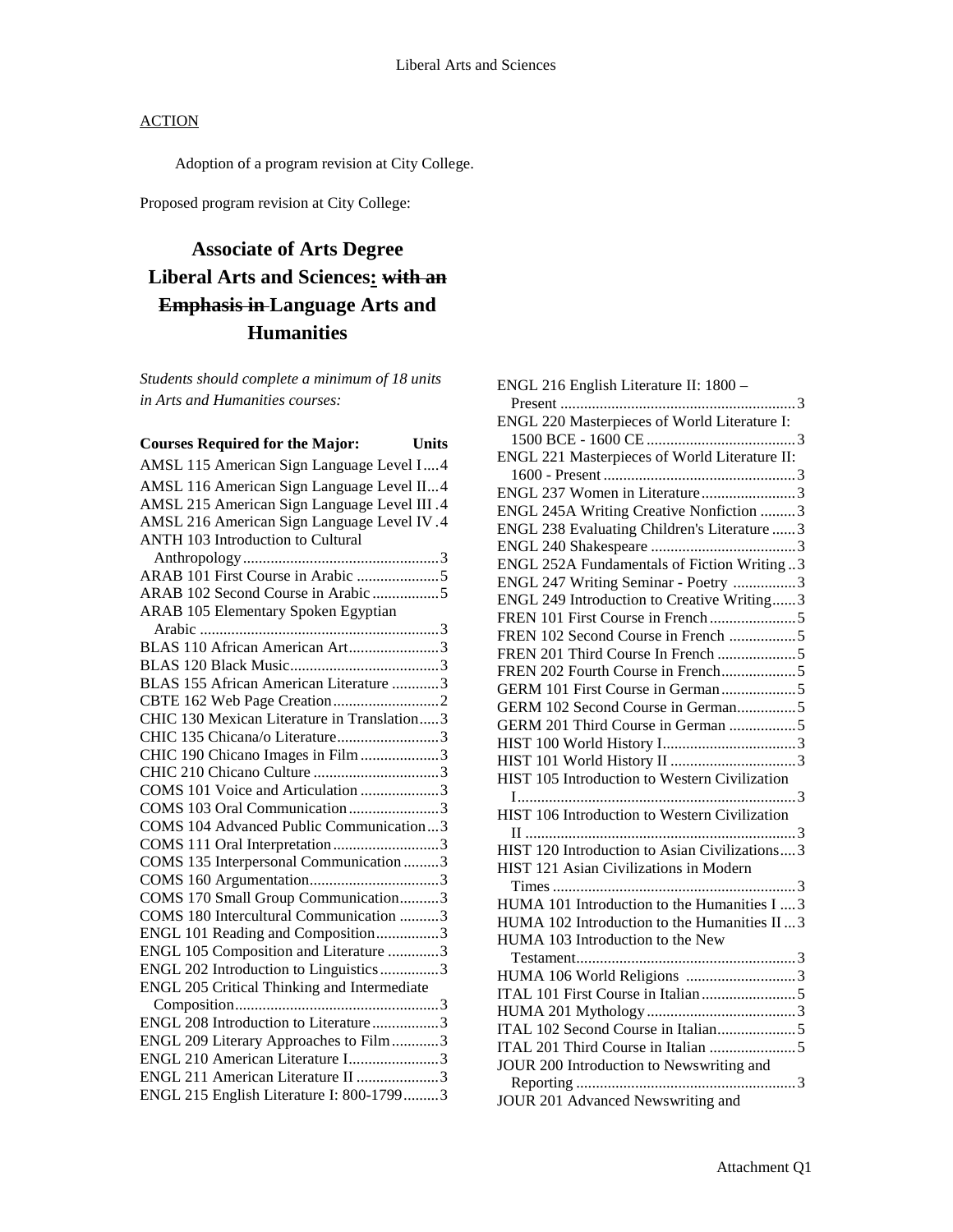| JOUR 202 Introduction to Mass                 |
|-----------------------------------------------|
|                                               |
| JOUR 205 Editing for Print Journalism3        |
| JOUR 206 Online Journalism3                   |
| JOUR 210A Newspaper Production 12 - 3         |
| JOUR 210B Newspaper Production 2 2 - 3        |
| JOUR 210C Newspaper Production 3 2 - 3        |
| JOUR 210D Newspaper Production 42 - 3         |
| LABR 100 American Labor Movement3             |
| LIBS 101 Information Literacy and Research    |
|                                               |
| MATH 119 Elementary Statistics or             |
| PSYC 258 Behavioral Science Statistics3       |
| PHIL 100 Logic and Critical Thinking3         |
|                                               |
| PHIL 102A Introduction to Philosophy: Reality |
|                                               |
| PHIL 102B Introduction to Philosophy:         |
|                                               |
| PHIL 104A History of Western Philosophy3      |
| PHIL 104B History of Western Philosophy 3     |
| PHIL 105 Contemporary Philosophy 3            |
| PHIL 106 Asian Philosophy3                    |
| PHIL 107 Reflections on Human Nature3         |
|                                               |
| PHIL 108 Perspectives on Human Nature and     |
|                                               |
| PHIL 111 Philosophy in Literature 3           |
| PHIL 125 Philosophy of Women 3                |
| PHIL 126 Introduction to Philosophy of        |
| Contemporary Gender Issues3                   |
| PHIL 130 Philosophy of Art and Music 3        |
| PHOT 215 Photo Journalism and Documentary     |
|                                               |
| POLI 101 Introduction to Political Science3   |
| POLI 102 The American Political System 3      |
| PSYC 101 General Psychology3                  |
| RTVF 100 Introduction to Radio and            |
|                                               |
| RTVF 105 Media Performance 3                  |
| RTVF 107 Audio Production 3                   |
| RTVF 110 Introduction to Scriptwriting 3      |
| RTVF 115 Radio and Television Management      |
|                                               |
| RTVF 118 Television Studio Operations 3       |
| RTVF 122 Television Production3               |
| RTVF 124 Electronic Field Production3         |
| RTVF 126 Art Direction for Film and           |
|                                               |
| RTVF 128 Lighting for Television and Film3    |
| RTVF 140 Radio and TV Newswriting3            |
| RTVF 160 Introduction to Cinema3              |
|                                               |
| RTVF 167 Motion Picture Production 3          |
| RTVF 247A Radio Broadcasting Workshop -       |

| RTVF 247B Radio Broadcasting Workshop -    |  |
|--------------------------------------------|--|
|                                            |  |
|                                            |  |
|                                            |  |
| SPAN 102 Second Course in Spanish5         |  |
|                                            |  |
| SPAN 202 Fourth Course in Spanish 5        |  |
| SPAN 215 Spanish for Spanish Speakers I  5 |  |
| SPAN 216 Spanish for Spanish Speakers II5  |  |
|                                            |  |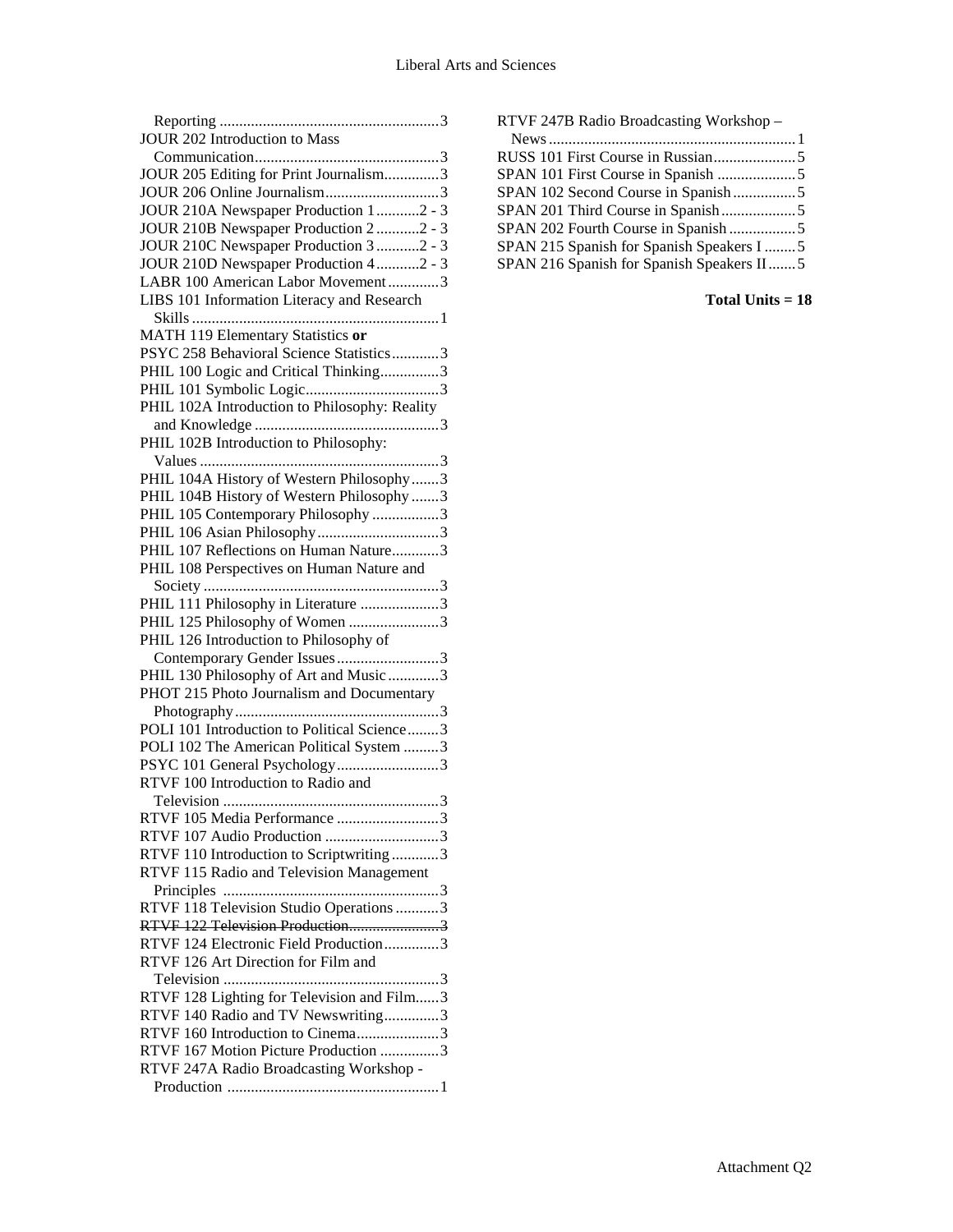Pursuant to Section 78016 of the Education Code, the following is a program review summary: Certificate of Performance Computer Aided Manufacturing Program

| А.        | Labor Market Information <sup>1</sup> : | The annual average number of persons employed in the<br>Computer Aided Manufacturing program area was 17,562 in<br>the 2010 employment year. Approximately 800 new job<br>openings are projected through 2020. |
|-----------|-----------------------------------------|----------------------------------------------------------------------------------------------------------------------------------------------------------------------------------------------------------------|
| <b>B.</b> | Duplication <sup>2</sup> :              | None.                                                                                                                                                                                                          |
| C.        | Effectiveness <sup>3</sup> :            | Program area OR the projected enrollment of 160 for the<br>2013-2014 years in the new program area.                                                                                                            |

- 1. California Employment Development Department Labor Market Information Division, Report titled "2010-2020 Occupational Employment Projections.
- 2. 2013-14 catalogs and websites for Region 10 Community Colleges.
- 3. City College Departmental Enrollment Tallies.

#### **ACTION**

Adoption of a new program at City College.

Proposed new program at City College:

## **Certificate of Performance Computer Aided Manufacturing**

| <b>Courses Required for the Major:</b>         | <b>Units</b> |
|------------------------------------------------|--------------|
| MACT 160M Introduction to CAD/CAM4             |              |
| <b>MACT 170 Introduction to CNC Controlled</b> |              |
|                                                |              |
| MACT 180M Advanced CAD/CAM 4                   |              |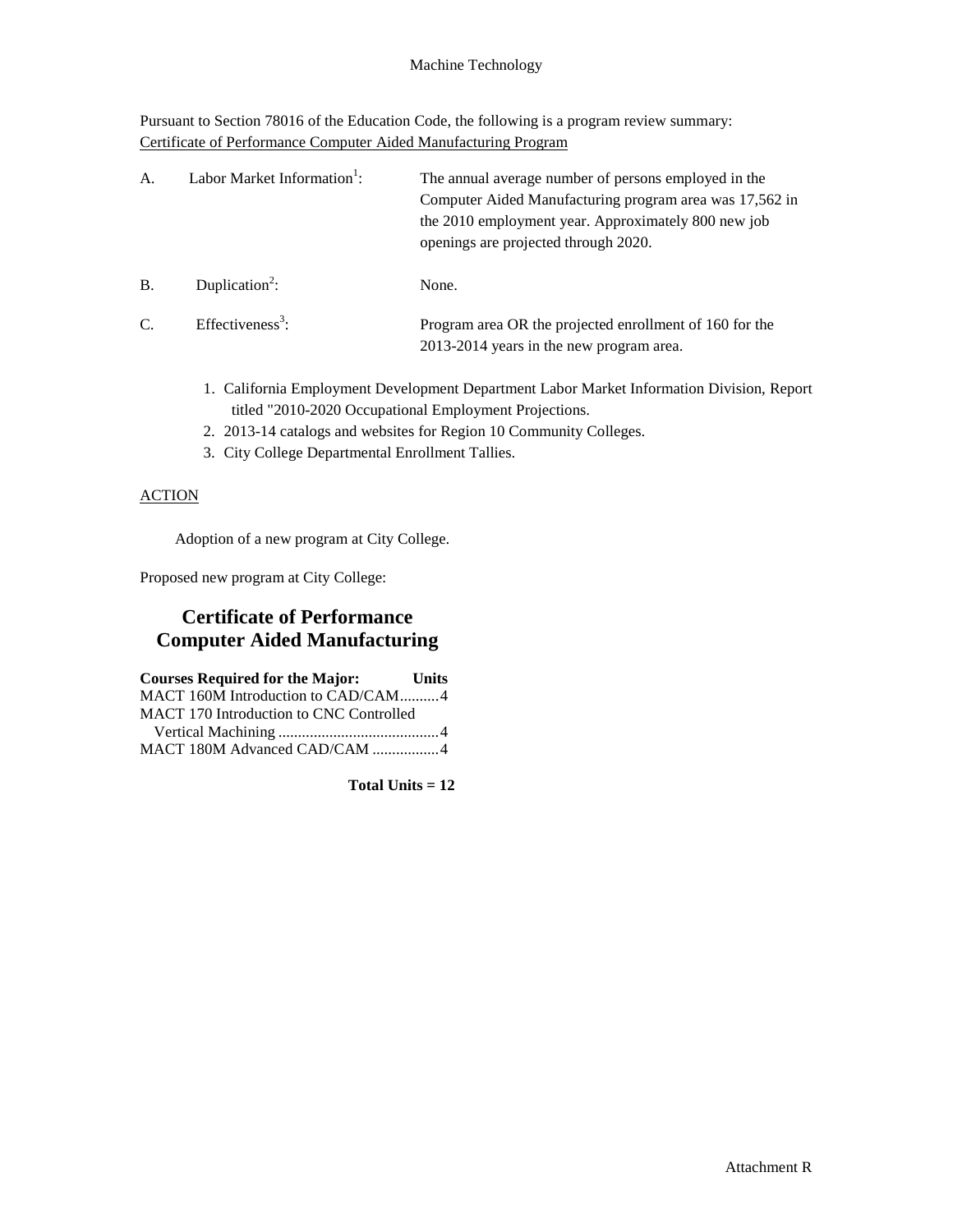#### Multimedia

Pursuant to Section 78016 of the Education Code, the following is a program review summary: Certificate of Achievement and Associate of Science Degree Video Game Development Program

| А. | Labor Market Information <sup>1</sup> : | The annual average number of persons employed in the Video<br>Game Development program area was 4,250 in the 2012<br>employment year. Approximately 5,180 new job openings are<br>projected through 2012-2022. |
|----|-----------------------------------------|----------------------------------------------------------------------------------------------------------------------------------------------------------------------------------------------------------------|
| B. | Duplication <sup>2</sup> :              | None.                                                                                                                                                                                                          |
| C. | Effectiveness <sup>3</sup> :            | Program area OR the projected enrollment of 320 for the<br>2016-2017 years in the new program area.                                                                                                            |

- 1. State of California Employment Development Department.
- 2. State of California Employment Development Department.
- 3. City College Departmental Enrollment Tallies.

### **ACTION**

Adoption of a new program at Mesa College.

Proposed new programs at Mesa College:

## **Certificate of Achievement Video Game Development**

| <b>Courses Required for the Major:</b><br><b>Units</b> |  |
|--------------------------------------------------------|--|
| MULT 101 Introduction to Multimedia 4                  |  |
| CISC 106 Introduction to Computer Science  4           |  |
| MULT 120 Introduction to Video Game                    |  |
|                                                        |  |
| MULT 121 Digital Image Editing I: Introduction         |  |
|                                                        |  |
| MULT 130 Video Game Development I:                     |  |
| Introduction to 3D Modeling and                        |  |
|                                                        |  |
| CISC 220 Fundamentals of Computer Game                 |  |
|                                                        |  |
| MULT 131 Video Game Development II: Game               |  |
| Character and Level Design4                            |  |
| MULT 132 Video Game Development III:                   |  |
| Advanced Game Art and Asset Design4                    |  |
| CISC 221 Intermediate Game Programming:                |  |
|                                                        |  |
| MULT 133 Video Game Development IV:                    |  |
|                                                        |  |
|                                                        |  |

**Total Units = 38**

## **Associate of Science Degree Video Game Development**

| <b>Courses Required for the Major:</b><br><b>Units</b> |  |
|--------------------------------------------------------|--|
| MULT 101 Introduction to Multimedia 4                  |  |
| CISC 106 Introduction to Computer Science  4           |  |
| MULT 120 Introduction to Video Game                    |  |
|                                                        |  |
| MULT 121 Digital Image Editing I: Introduction         |  |
|                                                        |  |
| CISC 220 Fundamentals of Computer Game                 |  |
|                                                        |  |
| MULT 130 Video Game Development I:                     |  |
| Introduction to 3D Modeling and                        |  |
|                                                        |  |
| CISC 221 Intermediate Game Programming:                |  |
| Integrating Art and Science 4                          |  |
| MULT 131 Video Game Development II:                    |  |
| Game Character and Level Design 4                      |  |
| MULT 132 Video Game Development III:                   |  |
| Advanced Game Art and Asset Design4                    |  |
| CISC 206 Mobile Game Development on iOS or             |  |
| CISC 207 Mobile Game Development on                    |  |
|                                                        |  |
| MULT 133 Video Game Development IV:                    |  |
| Game Prototyping and Production4                       |  |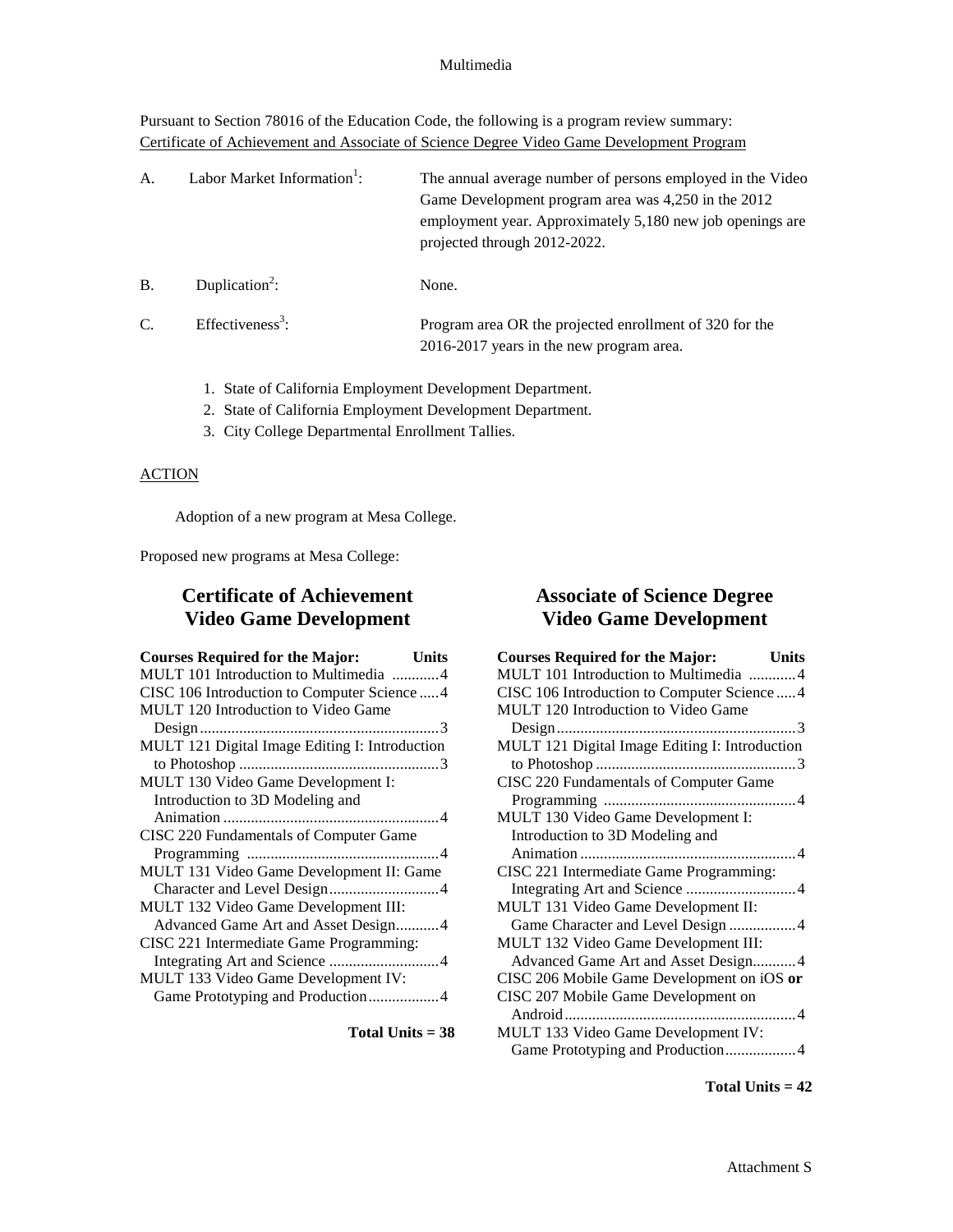Adoption of a program deactivation at Miramar College.

Proposed program deactivation at Miramar College:

# **Associate of Science Degree Pre-Engineering Studies**

| <b>Courses Required for the Major:</b> Units    |
|-------------------------------------------------|
| CHEM 200 General Chemistry I Lecture3           |
| <b>MATH 150 Calculus with Analytic Geometry</b> |
|                                                 |
|                                                 |
| Select at least 10 units from the               |
| $Units$<br>following:                           |
| ACCT 116A Financial Accounting 4                |
|                                                 |
| <b>BIOL 210A Introduction to the Biological</b> |
|                                                 |
| BIOL 210B Introduction to the Biological        |
|                                                 |
| BIOL 215 Introduction to Zoology 4              |
| BIOL 250 Introduction to Botany 4               |
| <b>BUSE 140 Business Law and the Legal</b>      |
|                                                 |
| <b>CHEM 130 Introduction to Organic and</b>     |
|                                                 |
| CHEM 200L General Chemistry I Laboratory.2      |
| CHEM 201 General Chemistry II Lecture 3         |
| CHEM 201L General Chemistry II Laboratory2      |
|                                                 |
| CISC 192 C/C++ Programming 4                    |
| ECON 121 Principles of Microeconomics 3         |
|                                                 |
| GEOL 101 Physical Geology Laboratory1           |
| MATH 119 Elementary Statistics3                 |
| <b>MATH 151 Calculus with Analytic Geometry</b> |
|                                                 |
| MATH 245 Discrete Mathematics 3                 |
| <b>MATH 252 Calculus with Analytic Geometry</b> |
|                                                 |
| MATH 254 Introduction to Linear Algebra 3       |
| MATH 255 Differential Equations3                |
|                                                 |
|                                                 |
|                                                 |
| PHYS 196 Electricity and Magnetism 5            |
| PHYS 197 Waves, Optics and Modern Physics .5    |
| PSYC 258 Behavioral Science Statistics3         |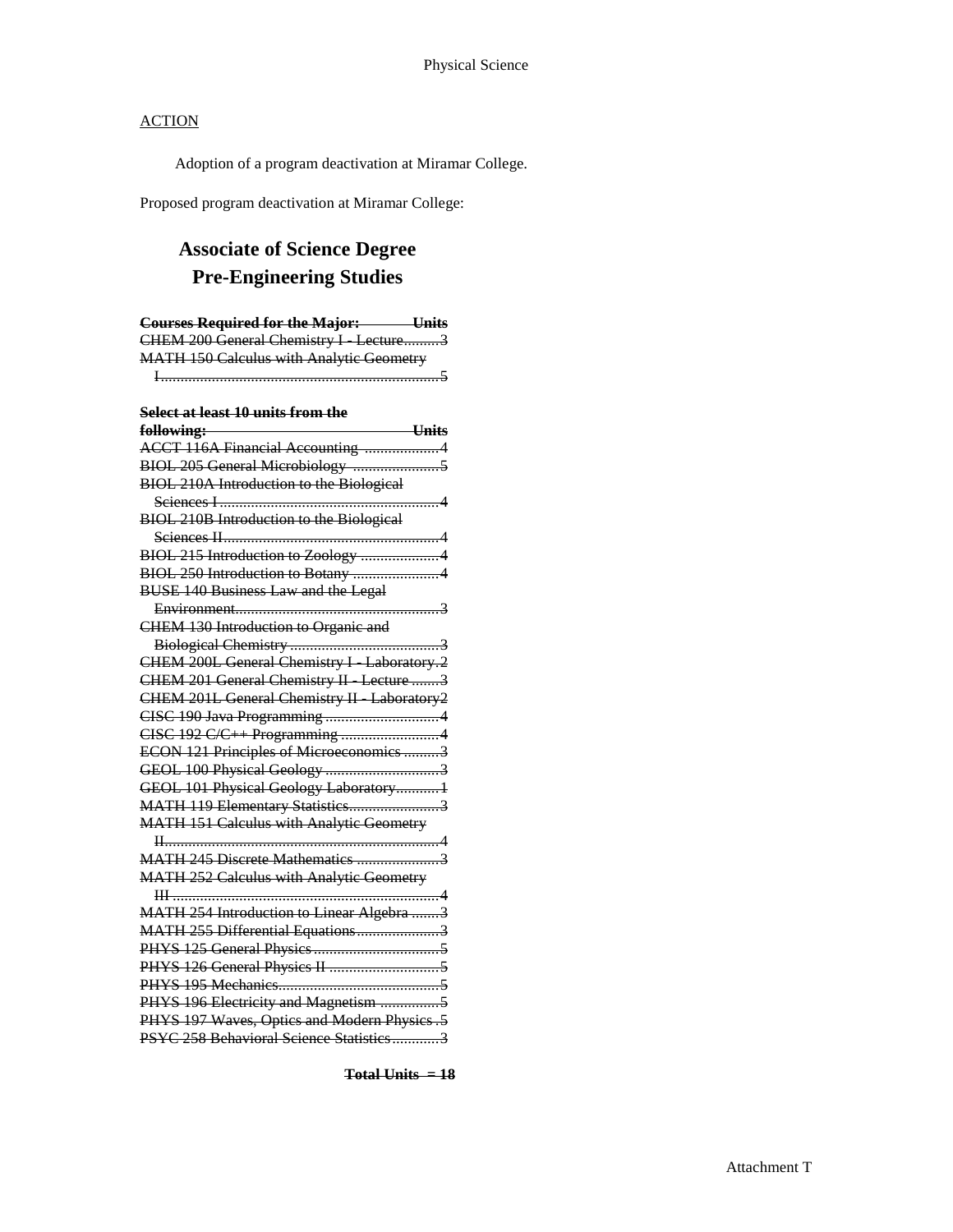Adoption of a program deactivation at Mesa College.

Proposed program deactivation at Mesa College:

## **Certificate of Performance Preparation for Chemistry Laboratory Positions**

| <b>Courses Required for the Major: Units</b> |
|----------------------------------------------|
| CHEM 200 General Chemistry I Lecture 3       |
| CHEM 200L General Chemistry I-               |
|                                              |
| CHEM 201 General Chemistry II Lecture 3      |
| CHEM 201L General Chemistry II-              |
|                                              |
| CHEM 231 Organic Chemistry I Lecture 3       |
| CHEM 231L Organic Chemistry I Laboratory 2   |
| CHEM 161 Techniques in Biochemistry2         |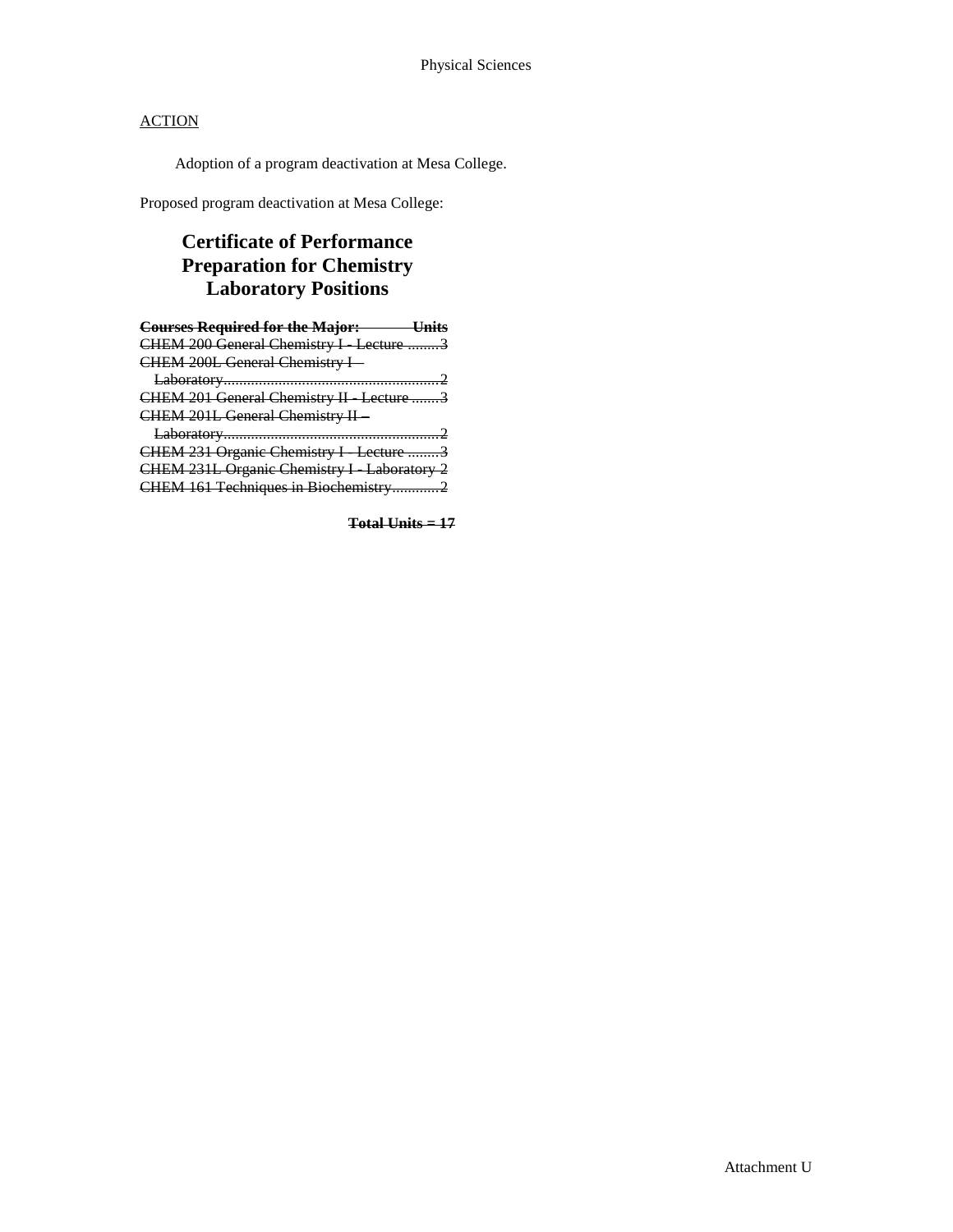Adoption of a program deactivation at City College.

Proposed program deactivation at City College:

## **Certificate of Performance Mental Health Work**

| <b>Courses Required for the Major:</b> Unit    |  |
|------------------------------------------------|--|
| PSYC 130 Introduction to Community             |  |
|                                                |  |
| PSYC 161 Introduction to Counseling 3          |  |
| PSYC 245 Abnormal Psychology 3                 |  |
| <b>HUMS 095 Public Assistance and Benefits</b> |  |
|                                                |  |
| HUMS 105 Family Support Model 3                |  |
| PSYC 276 Field Work in Psychological           |  |
|                                                |  |